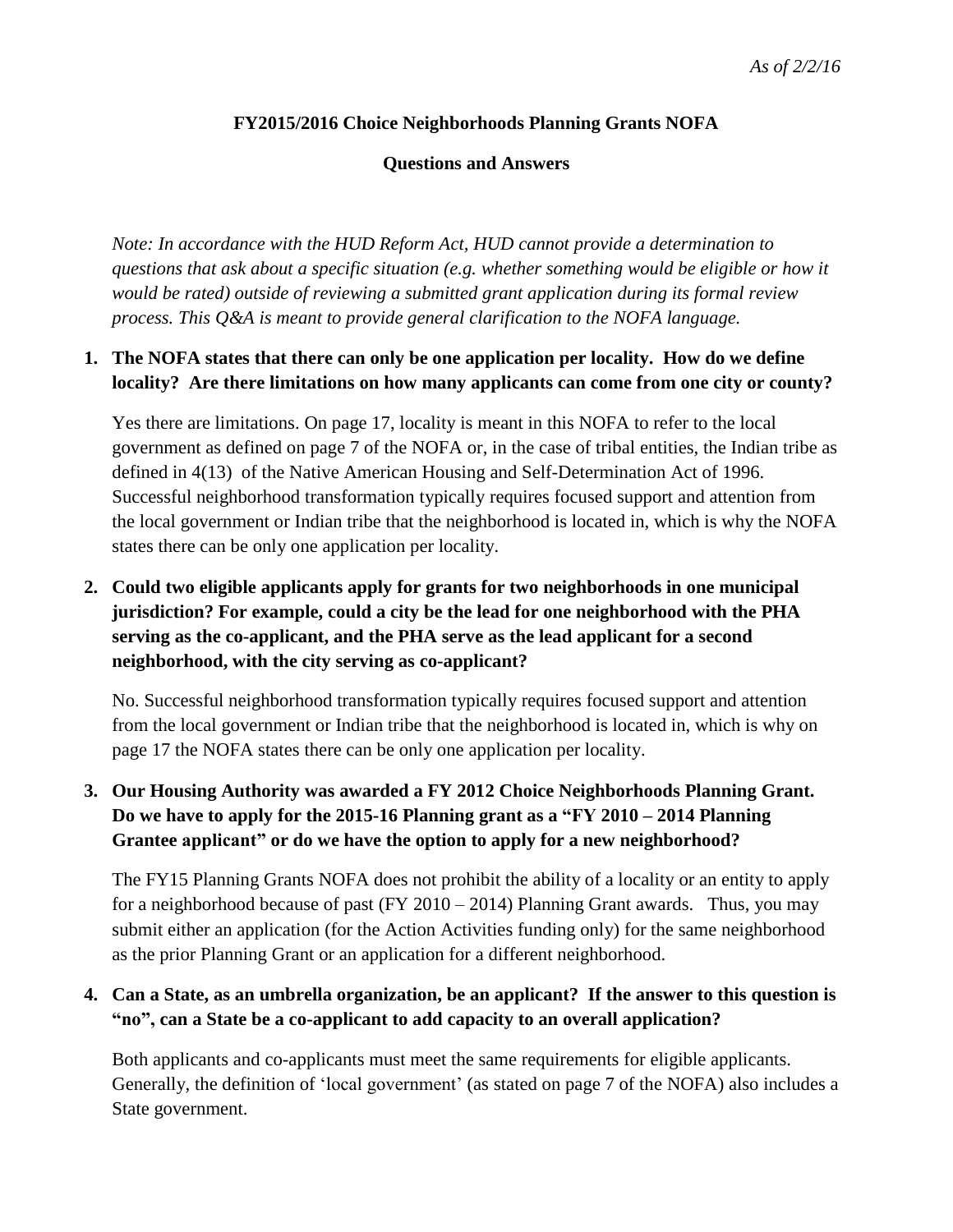#### **5. Will an applicant's eligibility for a Choice Neighborhoods Implementation Grant be impacted if they are awarded a grant under this NOFA?**

It depends on the grant awarded. Recent past NOFAs have prevented entities who received a Planning Grant to be eligible for Implementation Grants for the same Fiscal Year (e.g., FY2014 Planning Grants were unable to apply for FY2014/2015 Implementation Grants). The intent was for Planning Grantees to have time to undertake their planning process before applying for Implementation. However, past Planning Grantees applying under this NOFA for Action Activities funds only have either completed or are in the process of completing their planning activities. Therefore, nothing in this NOFA would bar a past Planning Grantee who is awarded Action Activities funds only from applying for the next round of Implementation Grants. Please note, if a grant is awarded, historically, past Implementation Grant NOFAs have reduced the maximum award amount for which the application is eligible by the same amount awarded under the Choice Neighborhoods Planning Grant.

## **6. Can Choice Neighborhoods Implementation Grantees apply for this grant if they have a neighborhood improvement project that is partially outside of the Choice Neighborhoods boundary and is unfunded in the current Implementation Grant?**

No, among other requirements, in order to be an eligible applicant under this NOFA, the applicant must target eligible public and/or assisted housing and the surrounding neighborhood to be the subject of this application. On page 17, under Relation to prior Choice Neighborhoods Grants, the NOFA states that "Public and/or assisted housing projects and the neighborhoods in which they are located previously funded through a Choice Neighborhoods Implementation Grant may not be the target housing and neighborhood of a Choice Neighborhoods application under this NOFA."

**7. Page 17, under III.C.4.f includes the following statement: "The term "FY 2010 – 2014 Planning Grantees" as used in this NOFA refers to those Grants, regardless of whether the applicant was the recipient of the Planning Grant." Does this mean for example, that the applicant under this NOFA for Action Activities could be the municipality, rather than the PHA that received the Choice Neighborhoods Planning Grant?**

Yes that is correct.

**8. For FY2010-2014 Grantees, do the neighborhood boundaries for this NOFA application need to be identical to the boundaries designated in the prior Planning Grant application? Specifically, if the planning process identified neighborhood boundaries that were larger or smaller than originally approved, could the Action Activities and potential partnerships described in applications under this NOFA be modified from those identified in the completed Transformation Plan?**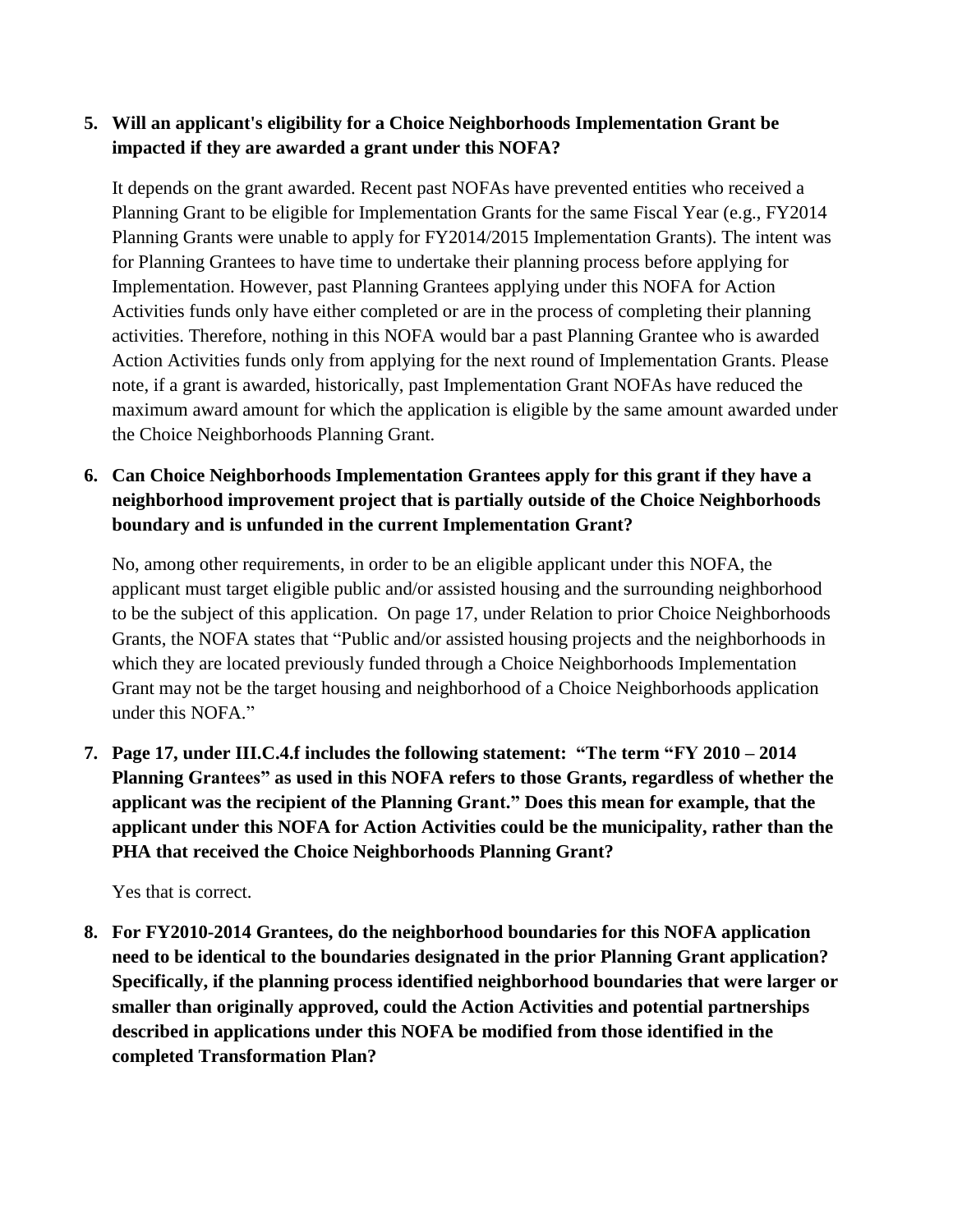This question refers to page 17, which states "For applications that target the same neighborhood and public and/or assisted housing project(s) previously funded through a FY 2010 - 2014 Choice Neighborhoods Planning Grant, the applicant may only request funding for Action Activities…" In the course of the planning process it is not uncommon for the community to slightly alter the boundaries of their neighborhood. The neighborhood will be considered to be the same neighborhood previously funded through a FY 2010 – 2014 Choice Neighborhoods Planning Grant if: 1) the neighborhood boundary changes were included in the final Transformation Plan that has been accepted by HUD as reflected in our internal records; or 2) if a Final Transformation Plan has not yet been accepted by HUD, the neighborhood boundary changes were approved by the HUD grant management team as reflected by our internal records.

**9. Page 17 of the NOFA indicates that a Planning Coordinator may participate in a maximum of two applications under this NOFA. What does "participate" mean? Does it mean that a specific individual or entity can only be listed in up to two Planning Grant applications submitted to HUD? Or does it mean that a specific individual or entity can only serve as a Planning Coordinator in up to two Planning Grants that are awarded by HUD?**

Participate under this NOFA means committing or intending to commit, as part of the application, to participate in the Planning and Action Grant activities funded under this NOFA. Demonstration of this intention includes but is not limited to a selection letter, contractual agreement, or other documentation.

## **10. Does employment of a specific individual or entity as Planning Coordinator by two or more PHAs who received 2010-2014 Choice Neighborhood Planning Grants invalidate the individual or entity from being part of 2015-16 Planning Grant applications?**

No, the NOFA requirement on page 17 does not apply to previously awarded grants and only applies to applications submitted under this NOFA. As explained above, participate under this NOFA means committing or intending to commit, as part of the application, to participate in the Planning and Action Grant activities funded under this NOFA. Past Planning Grantees can only qualify for Action Activities funding. Therefore, past Planning Coordinators would not be participating in the activities funded under this NOFA.

**11. If a planning coordinator is currently working with two separate 2014 Grantees, what is the planning coordinator's status if both Grantees choose to submit applications for Action Activity funding? Is the Planning Coordinator precluded from participating as a planning coordinator for another applicant? Since planning is not an eligible Action Activity grant activity, does the Planning Coordinator need to be listed under the partner capacity rating factor?**

As stated above, the NOFA requirement on page 17 does not apply to previously awarded grants and only applies to applications submitted under this NOFA. As explained above, participate under this NOFA means committing or intending to commit, as part of the application, to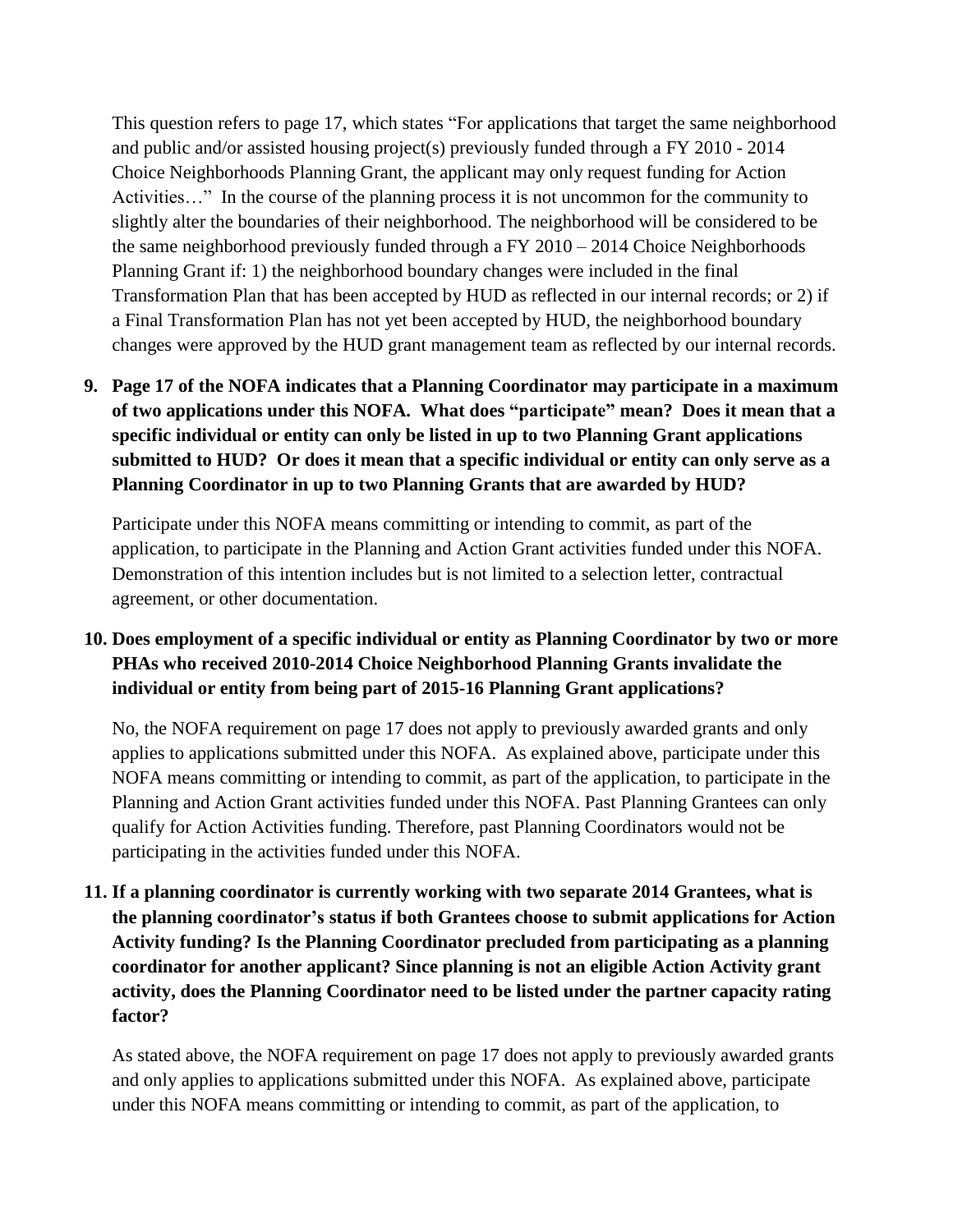participate in the Planning and Action Grant activities funded under this NOFA. Past Planning Grantees can only qualify for Action Activities funding. Therefore, Planning Coordinators for past grantees would not be participating in the activities funded under this NOFA, regardless of whether they are listed under the partner capacity rating factor.

**12. If a planning coordinator has planning grant applications under a prior year - does this preclude a planning coordinator to participate in 2015 planning applications? Also if the previous planning grantees intend to apply for the "Action" grants of up to \$1.5 million, does this preclude that planning coordinator from participating in the 2015 planning grant solicitation?**

As stated above, the NOFA requirement on page 17 does not apply to previously awarded grants and only applies to applications submitted under this NOFA. As explained above, participate under this NOFA means committing or intending to commit, as part of the application, to participate in the Planning and Action Grant activities funded under this NOFA. Past Planning Grantees can only qualify for Action Activities funding. Therefore, Planning Coordinators for past grantees would not be participating in the activities funded under this NOFA.

**13. If there is a current Choice Neighborhoods Planning Grantee that is interested in pursuing an Action Activities Grant this round and they have a Planning Coordinator already on board for the planning part of the effort, does this count toward the two application limit for a particular Planning Coordinator?**

No, this does not count toward the two application limit. This question refers to the NOFA requirement on page 17 which states that a Planning Coordinator may participate in a maximum of two applications under this NOFA. As explained above, participate under this NOFA means committing or intending to commit, as part of the application, to participate in the Planning and Action Grant activities funded under this NOFA. Past or ongoing participation in previously awarded Planning Grants (FY 2010 – 2014) are considered distinct from the FY15 NOFA requirement on page 17.

**14. Can an entity that served as Planning Coordinator for 2010-2012 Choice Neighborhoods Planning Grantees, where the Transformation Plan has been completed and submitted to HUD, serve as Planning Coordinator for two planning grant applications under the current NOFA? What happens if these previous 2010-2014 grantees apply for Action Activity funding, and identify the name of their Planning Coordinator in the narrative attachments to help explain what has been accomplished. Would such an entity be deemed to be a "participant" under this NOFA, potentially resulting in the disqualification of multiple applications?**

No, the entity would not be deemed a participant under this NOFA. These questions refer to the NOFA requirement on page 17 which states that a Planning Coordinator may participate in a maximum of two applications under this NOFA. As explained above, participate under this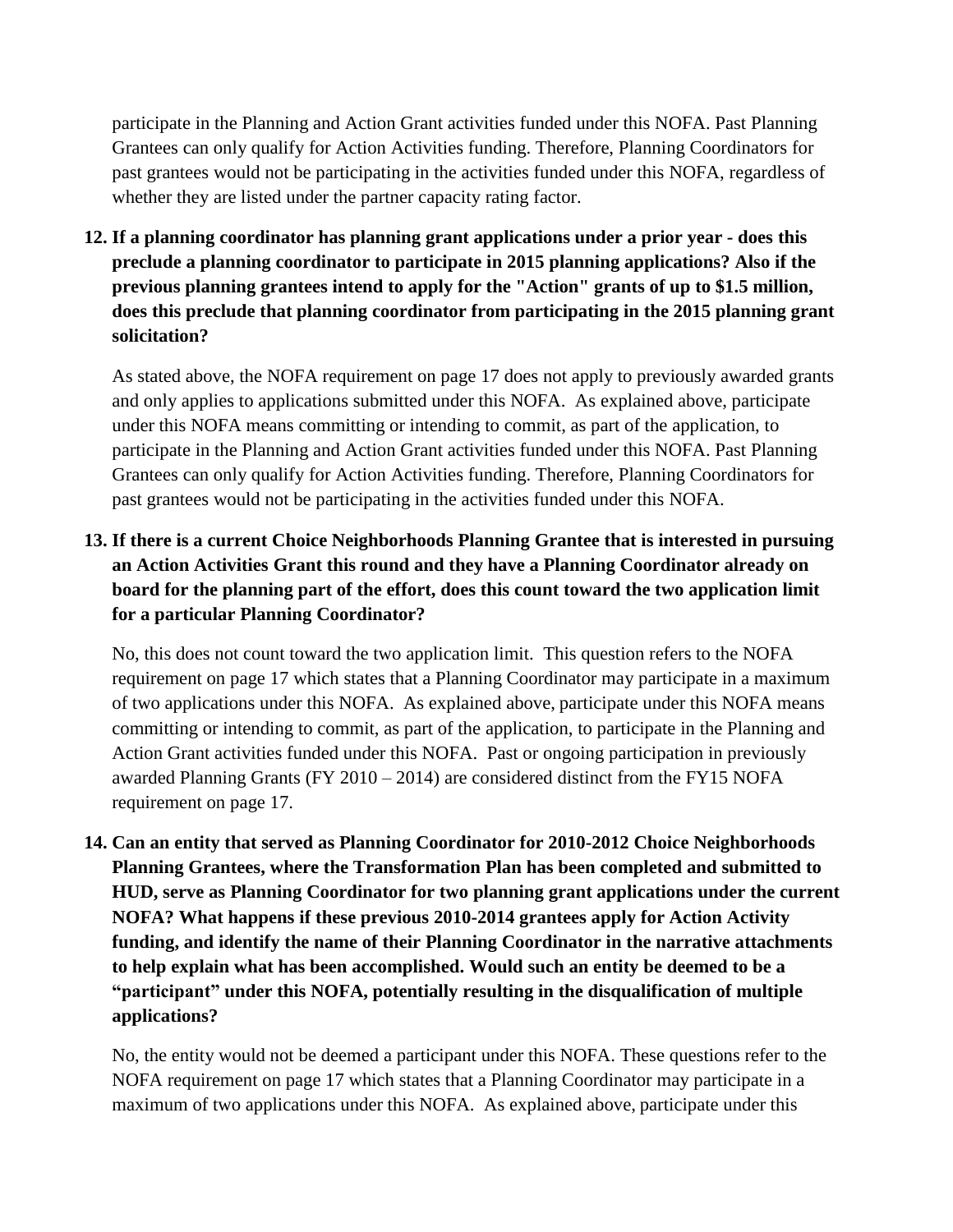NOFA means committing or intending to commit, as part of the application, to participate in the Planning and Action Grant activities funded under this NOFA. Past or ongoing participation in previously awarded Planning Grants (FY 2010 – 2014) are considered distinct from the FY15 NOFA requirement on page 17.

**15. On page 17, how is the term "participate" defined for Planning Coordinators? We are an existing Planning Grantee with an outside Planning Coordinator on contract. Is our existing Planning Coordinator "participating" ONLY if they help us work on the Action Grant application itself? Or are they also considered to be "participating" if we indicate in our grant application that they will help us implement the Action Grant?**

As stated above, the NOFA requirement on page 17 does not apply to previously awarded grants and only applies to applications submitted under this NOFA. As explained above, participate under this NOFA means committing or intending to commit, as part of the application, to participate in the Planning and Action Grant activities funded under this NOFA. Past Planning Grantees can only qualify for Action Activities funding. Therefore, Planning Coordinators for past grantees would not be participating in the activities funded under this NOFA even if they assisted with the application.

#### **16. Does an individual or entity providing grant writing assistance to more than two Applicant entities invalidate their applications?**

No. This question refers to the NOFA requirement on page 17 which states that a Planning Coordinator may participate in a maximum of two applications under this NOFA. As explained above, participate under this NOFA means committing or intending to commit, as part of the application, to participate in the Planning and Action Grant activities funded under this NOFA. Grant writing for this NOFA is not an activity that is funded under this NOFA, and therefore is not included in the definition of participate.

### 17. Can an entity that is serving as a planning coordinator for a 2014 Grantee, serve as a grant **writer for multiple applications under this NOFA as long as the entity is not identified as a Planning Coordinator or planning partner under V.A.1.c (Capacity of Planning Partners)?**

Yes. This question refers to the NOFA requirement on page 17 which states that a Planning Coordinator may participate in a maximum of two applications under this NOFA. As explained above, participate under this NOFA means committing or intending to commit, as part of the application, to participate in the Planning and Action Grant activities funded under this NOFA. Grant writing for this NOFA is not an activity that is funded under this NOFA, and therefore is not included in the definition of participate.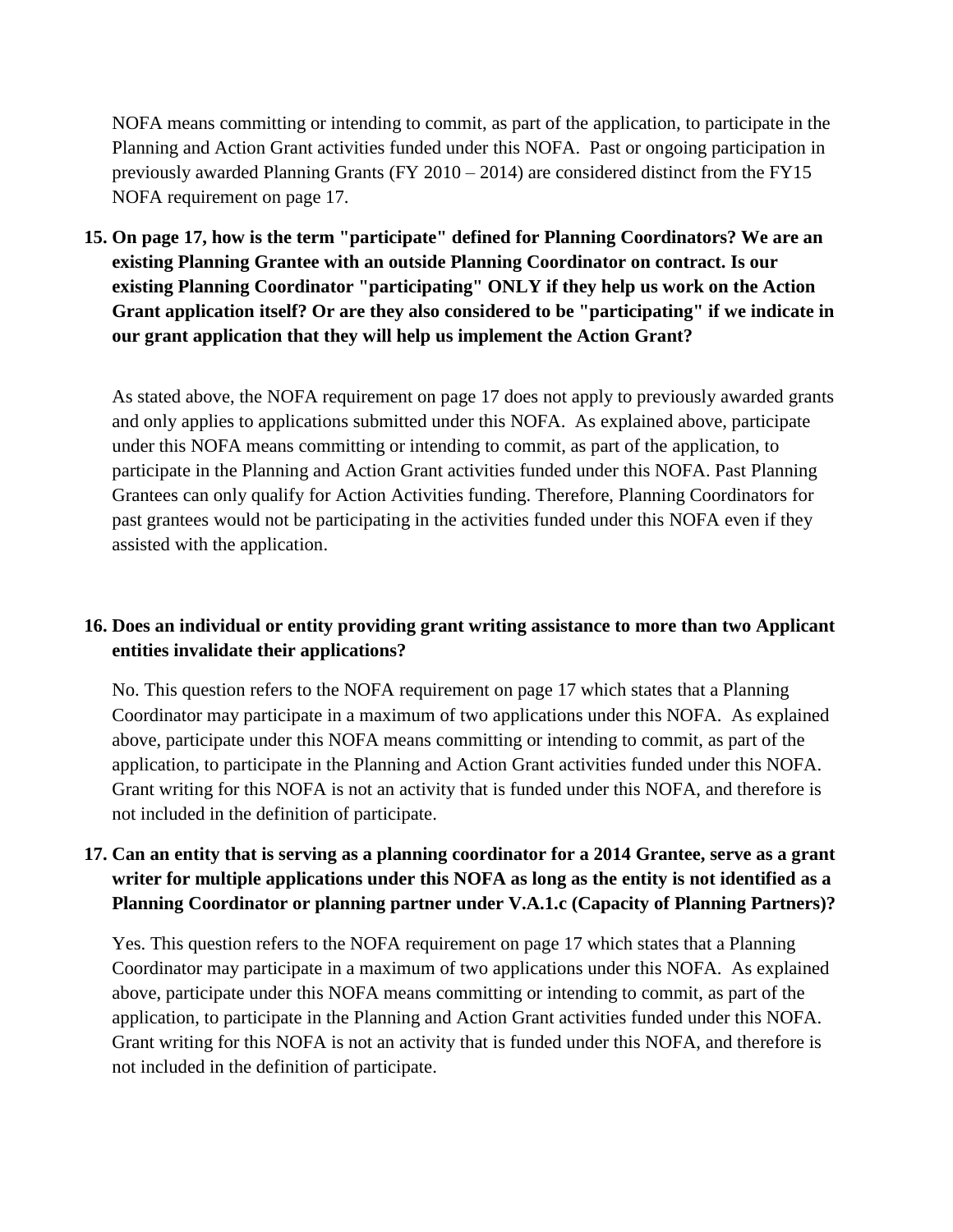## **18. If an individual or entity provided Choice Neighborhoods Planning Grant grant writing assistance to a grant winning applicant, could the Applicant/Grantee entity later choose to hire that grant writer to provide other technical assistance within the awarded planning grant?**

It depends. This question also refers to the NOFA requirement on page 17 which states that a Planning Coordinator may participate in a maximum of two applications under this NOFA. The NOFA restriction only applies to the commitment or intention to commit, as part of the application, to participate in the Planning and Action Grant activities funded under this NOFA. If the individual or entity did not commit or intend to commit, as part of the application, to participate in the activities funded under this NOFA, then there is no restriction on providing technical assistance post award.

**19. Does the limitation on planning coordinator participation relate to the individual identified as the planning coordinator, or their relationship to an entity which employs them? For example, if we assume that a nonprofit entity, or a planning consultant, employs multiple individuals, each having the professional capability to serve as a planning coordinator, can each of these individuals be part of up to two Choice Neighborhoods Planning Grant applications?**

No, the limitation relates both to the individual and the entity that employs them. This question also refers to the NOFA requirement on page 17 which states that a Planning Coordinator may participate in a maximum of two applications under this NOFA. Page 9 defines a Planning Coordinator as a "person or entity." If an individual is an employee of a larger entity and participates as a Planning Coordinator for an application, then that entity would also be considered to be a Planning Coordinator for that application. Both the entity and the individual would be limited to participating in two applications. Therefore, an entity employing multiple individuals can only participate in a maximum of two applications, even if the individual employees have not reached their maximum of two applications.

## **20. Since a Planning Coordinator is not required for submission of an application, could a successful grantee choose to secure supplemental planning services following a grant award? How should funding for planning services be reflected in the budget?**

If awarded a grant, a grantee may procure a Planning Coordinator if they so wish by following the procurement requirements referenced in the NOFA and grant agreement. On page 44, the budget rating factor states that applicants should develop a budget for the planning activities related to the grant (including required activities listed in section III.C.5.a) that shows projected sources and thoroughly estimates all applicable costs.

# **21. We want to double check that submitting a Planning and Action Grant application under this NOFA does not constitute an application for RAD as well for the target housing development.**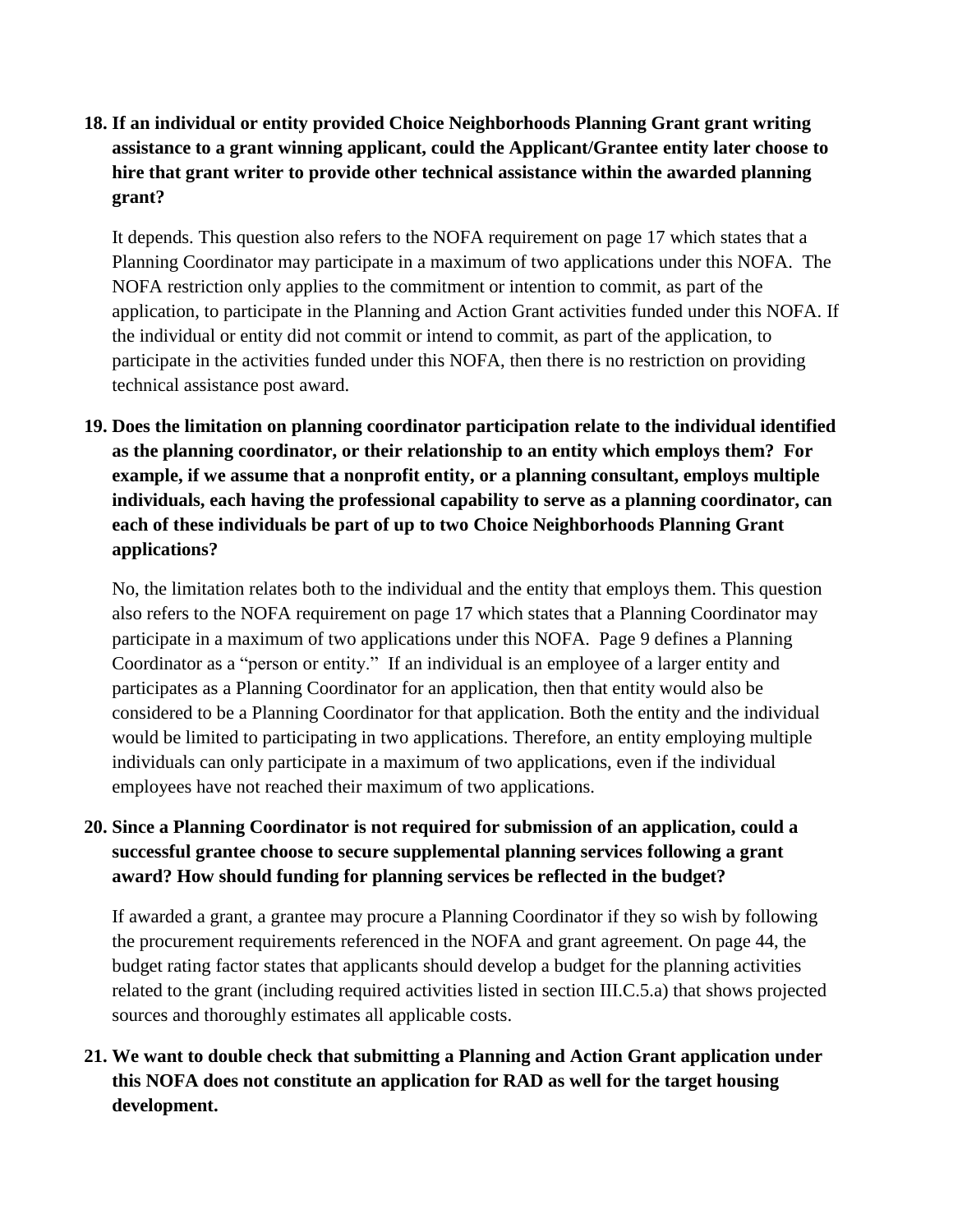Correct. Submitting an application under this NOFA does NOT constitute an application for Rental Assistance Demonstration (RAD). The NOFA reference on page 17 only clarifies when an applicant who has already received a RAD Commitment to enter into a Housing Assistance Payments Contract (CHAP) for the target housing may be eligible to apply under the current Planning Grant NOFA.

## **22. Could you please clarify the relationship of RAD and Action Activity applications for FY2010-2014 Planning Grantees?**

As explained above, submitting an application under this NOFA does NOT constitute an application for Rental Assistance Demonstration (RAD). The NOFA reference on page 17 only clarifies when an applicant who has already received a RAD Commitment to enter into a Housing Assistance Payments Contract (CHAP) for the target housing may be eligible to apply under the current Planning Grant NOFA.

**23. We would like to apply for a Planning and Action Grant that would enable us to create a viable plan to revitalize a severely distressed housing project. The ultimate strategy may be full or partial demolition of the existing buildings which we may want to do as part of the Action component of our plan. We are, however, confused by the Ineligible Activities listed in the NOFA, which include "(1) Supportive services; and (2) Redevelopment of the public or HUD-assisted housing targeted in this application, including acquisition, relocation, demolition and remediation, rehabilitation, or construction of the targeted housing." Can you help us to understand this better?**

Neither Action Activities funds nor any other funds under this NOFA can be used for supportive services or the redevelopment of the public or HUD-assisted housing targeted in this application. Action Activities are the limited, physical neighborhood improvements that are further defined on page 6. As described on page 6 and on page 21 under ineligible activities, these funds are not intended for use toward the housing component of your Transformation Plan.

### **24. Leverage Rating– Should the range for 3 points under Leverage Commitments for a Non-Metro Area or from a tribal entity be 7.00 to 7.99 and not up to 8.99?**

Yes. This question is referring to the typo in the leverage table on page 47. Applications from a non-metro area or from a tribal entity will receive 4 points if the application's leveraged commitments as a percent of grant funds requested is between 8.00 and 9.99 percent, and will receive 3 points, if it is between 7.00 and 7.99 percent.

#### **25. Are these grants restricted to municipalities with 25,000 and above population?**

No, this NOFA does not restrict applicants based on population size. Your question may be referring to the Main Street program, which is separate from the Choice Neighborhoods Planning and Implementation programs.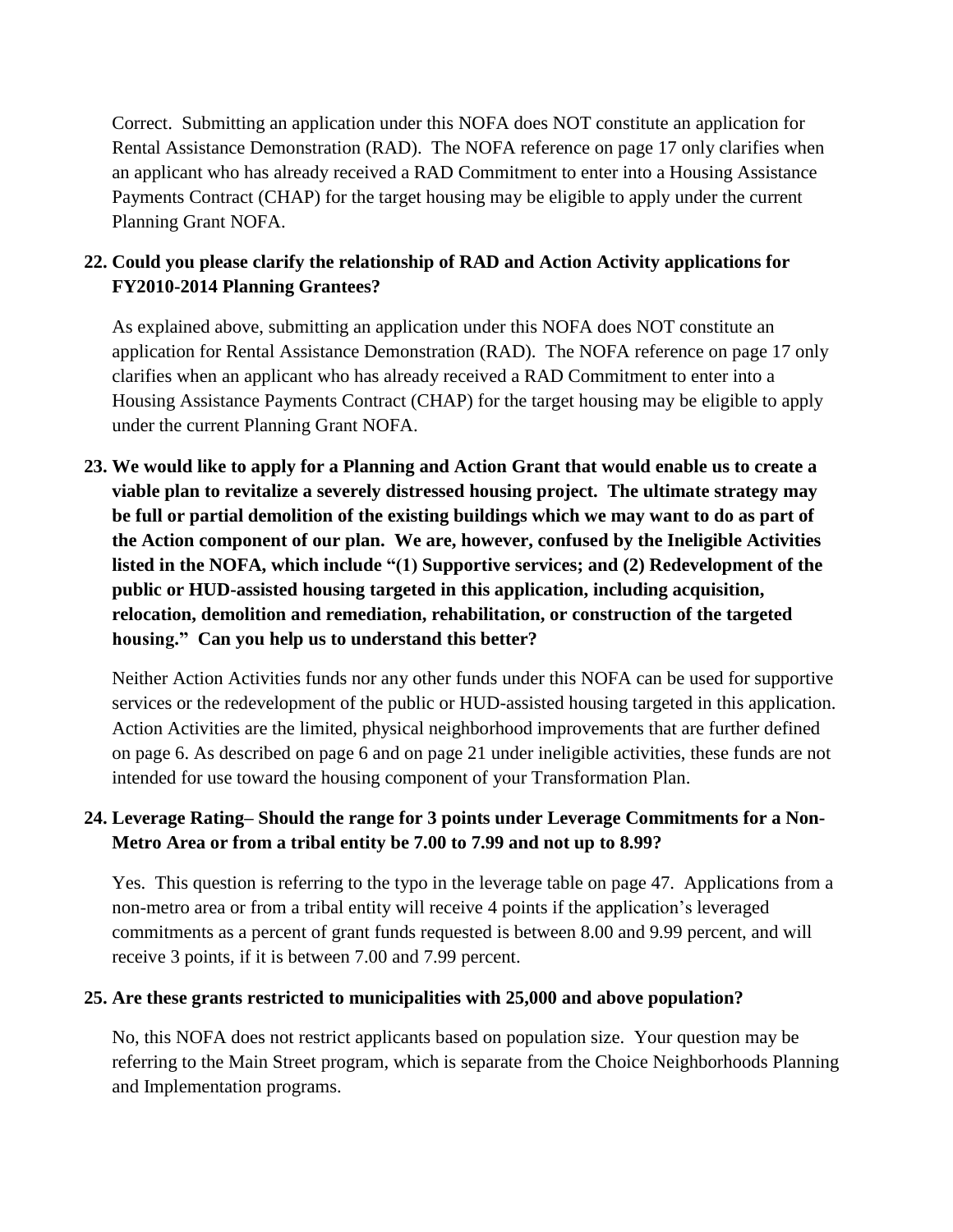#### **26. Does the \$100,000 available for Early Action Activities come out of the potential \$500,000 for planning activities or the \$1.5 million for Action Activities?**

Early Action Activities are distinct from Action Activities, and therefore the up to \$100,000 of Early Action Activity comes out of the up to \$500,000 for planning activities. Page 25 of the NOFA states that all funds awarded under this NOFA to successful past Planning Grantees and funds beyond \$500,000 awarded to other successful applicants (up to \$1.5 million) must be used for Action Activities as defined on page 5. These funds are distinct from the \$100,000 that can be used for Early Action Activities as defined on page 6 of the NOFA.

### **27. We applied last year. We are applying again this year. May we use the same Certification of Distress as no changes have been made to the structures?**

No. You must complete the form HUD-53232 that is included under the current application package.

## **28. Do we need to develop a neighborhood revitalization strategy in order to apply for the Choice Neighborhood Planning Grants Program? Or will our 5 Year Consolidated Plan supersede this requirement in order to apply for the grant?**

Awards under the Choice Neighborhoods Planning Grant NOFA provide funding for communities to develop a neighborhood revitalization strategy, which is one of the required grant activities (unless you are past Planning Grantee). The consolidated plan is not a substitute for this required grant activity.

## **29. Is a Regional Planning and Development District an eligible applicant under the definition of "local government"?**

It depends on the authority provided to the regional planning organization in its charter from the state. On page 7, this NOFA defines "local government" to have the same meaning as "unit of general government" from section  $102(a)(1)$  of the Housing and Community Development Act of 1974 (42 U.S.C. 5302). Consistent with HUD's interpretation in other programs that use this same definition, to be considered a unit of general local government the entity should possess the powers of a unit of general local government such as the power to tax. Potential applicants should consider whether they are deemed "unit of general government" for other HUD programs that use the same definition (e.g. the Community Development Block Grant program).

#### **30. Is there an advantage to having the City as a co-applicant?**

Each applicant must determine for themselves whether having a co-applicant is beneficial.

## **31. Does the Physical Needs Assessment (PNA) need to be prepared prior to application, or is it part of the planning process?**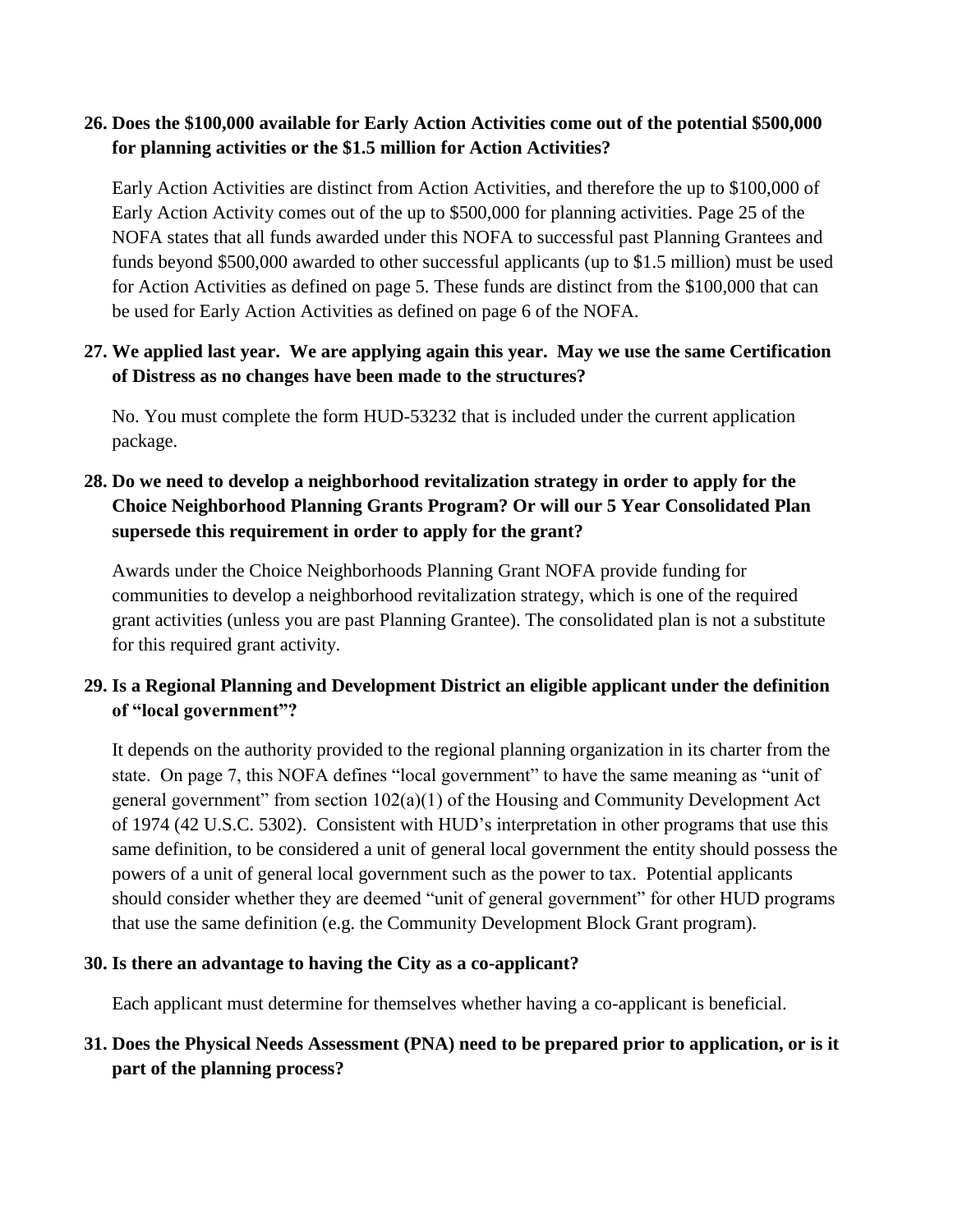As stated on page 38 of the NOFA, the Physical Needs Assessment must be submitted as part of the application to respond to the current rehabilitation costs rating factor, unless: 1) the targeted units are public housing and HUD has already approved a Section 18 demolition or 2) the targeted units are Indian Housing that have been demolished.

### **32. Are conceptual drawings, design and engineering costs covered in the \$1.5 million for Action Activities? Or should they be a part of the planning portion of the grant?**

The conceptual drawings, design, and engineering costs related to the target housing can be covered by the planning portion of the grant, but not by the Action Activities portion. Page 25 of the NOFA states that all funds awarded under this NOFA to successful past Planning Grantees and funds beyond \$500,000 awarded to other successful applicants (up to \$1.5 million) must be used for Action Activities as defined on page 5. As stated in the definition, Action Activities funds must be used for must be used toward limited, physical neighborhood improvements, and a list of uses is provided.

## **33. Are indirect costs covered by the grant? If so, do they all need to be covered by the \$500,000 portion?**

Indirect costs are not covered by the grant. Only costs directly related to the planning process may be covered by the \$500,000 for planning activities. These direct costs may include administration costs directly associated with planning, such as staffing and meeting space for planning activities. Section III.C lists the required and eligible grant activities. Please note, Section III.C.9.c specifies that (for all applicants apart from FY 2010-2014 Planning Grantee applicants) the first \$500,000 cannot be used toward Action Activities.

## **34. As Action Activities are implemented, there will still be a need for grant administration and oversight. Do these costs come from the \$1.5 million Action Activities portion?**

No. Page 25 of the NOFA states that all funds awarded under this NOFA to successful past Planning Grantees and funds beyond \$500,000 awarded to other successful applicants (up to \$1.5 million) must be used for Action Activities as defined on page 5. As stated in the definition on page 5, Action Activities funds are for physical improvements, and must not be used for nonphysical uses, such as supportive services, staffing, and marketing. Thus, grant administration and oversight cannot be supported by the Action Activities funds. Applicants may use non-Choice Neighborhoods funds to cover Action Activities administration and oversight needs.

# **35. Match vs. leverage. Where can we count in-kind staff costs from the lead/co-applicants? Is this allowable in the 5% matching requirement? If so, does that then count as leverage? Are other forms of in-kind acceptable as leverage? If so, what does that include?**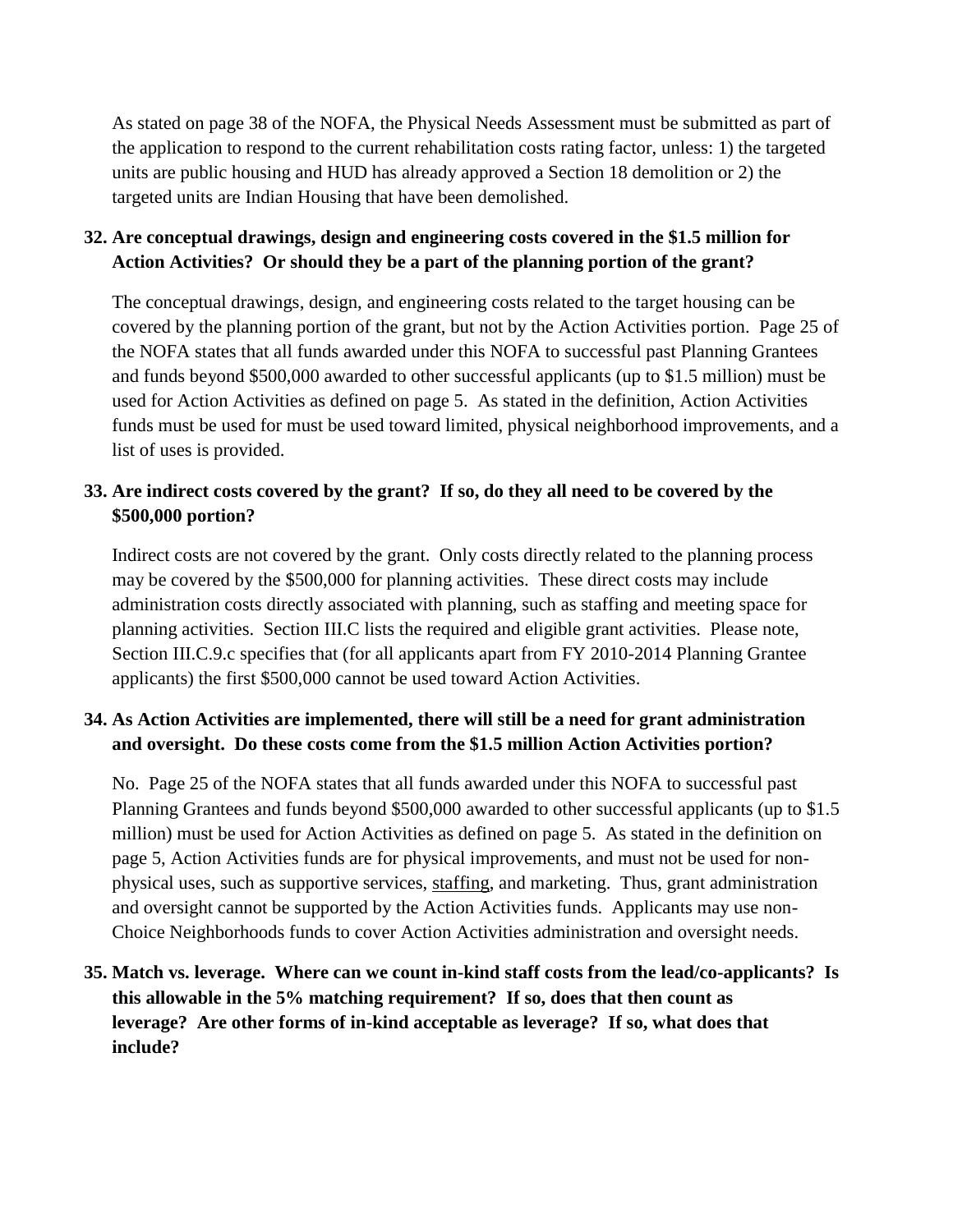First, let us clarify the match requirement: the statutory requirement [section  $24(c)(1)(A)$  of the 1937 Act (42 U.S.C. 1437 $v(c)(1)(A))$ ) is that by the end of the grant term, the grantee will have secured a match of at least 5%. As a requirement in this NOFA (see Section III.B), the applicant certifies [as part of the form provided under the Choice Neighborhoods Application Certifications form] it will meet this requirement. It is not a requirement that the match be in place at the time of the grant application.

As to your question, in-kind staff costs can be counted toward match but not leverage. On page 13, the NOFA states that the 5% match requirement must be fulfilled by cash or in-kind donations. Funds used to meet the five percent match may be counted as leverage, only if it meets the leverage requirements of the NOFA. This NOFA does not provide for in-kind commitments, such as professional staff time or office and meeting space, to be counted as leverage. Instead, in addition to cash leverage commitments, HUD will consider "supporting commitments" as one type of leverage. Supporting commitments, as defined in the NOFA under the Leverage Rating Factor, relate to funding your partners have available for their use to carryout activities that directly support the proposed planning process.

# **36. If a partner is considering their vacant land as the dollar value commitment for the Planning Grant, can we take the full present appraised value as leverage for the planning grant; especially if the Planning Grant neighborhood process supports the development direction?**

No. Under this NOFA, land cannot be considered as leverage. Only cash or supporting commitments can be considered leverage, and supporting commitments are limited to financial commitments that your partners have available for their use to carry out activities that directly support the proposed planning process (see page 47).

### **37. Can the city's future funding commitment in the Consolidated Plan for the neighborhood that surrounds the target housing be considered as the city's leverage?**

Leverage commitments must comply with all of the program requirements stated in the NOFA under the leverage rating factor. Among others, these requirements include that the resource must be explicitly dedicated to the Choice Neighborhoods Planning and Action Activities. A general commitment of funds to a target neighborhood in a consolidated plan, would not meet this requirement.

### **38. One of the selected "Target Housing Projects" consists of rental units that were not constructed with NAHASDA funds. Can this be an eligible type of target housing?**

Regarding Indian Housing, the NOFA does not require that the tribal entity used NAHASDA funding construct the units. It states that target units must be currently assisted with NAHASDA funding (e.g. operating subsidy and/or funding for capital improvements) in order to be eligible. And as also stated in the NOFA, the target housing must be a multifamily rental project and at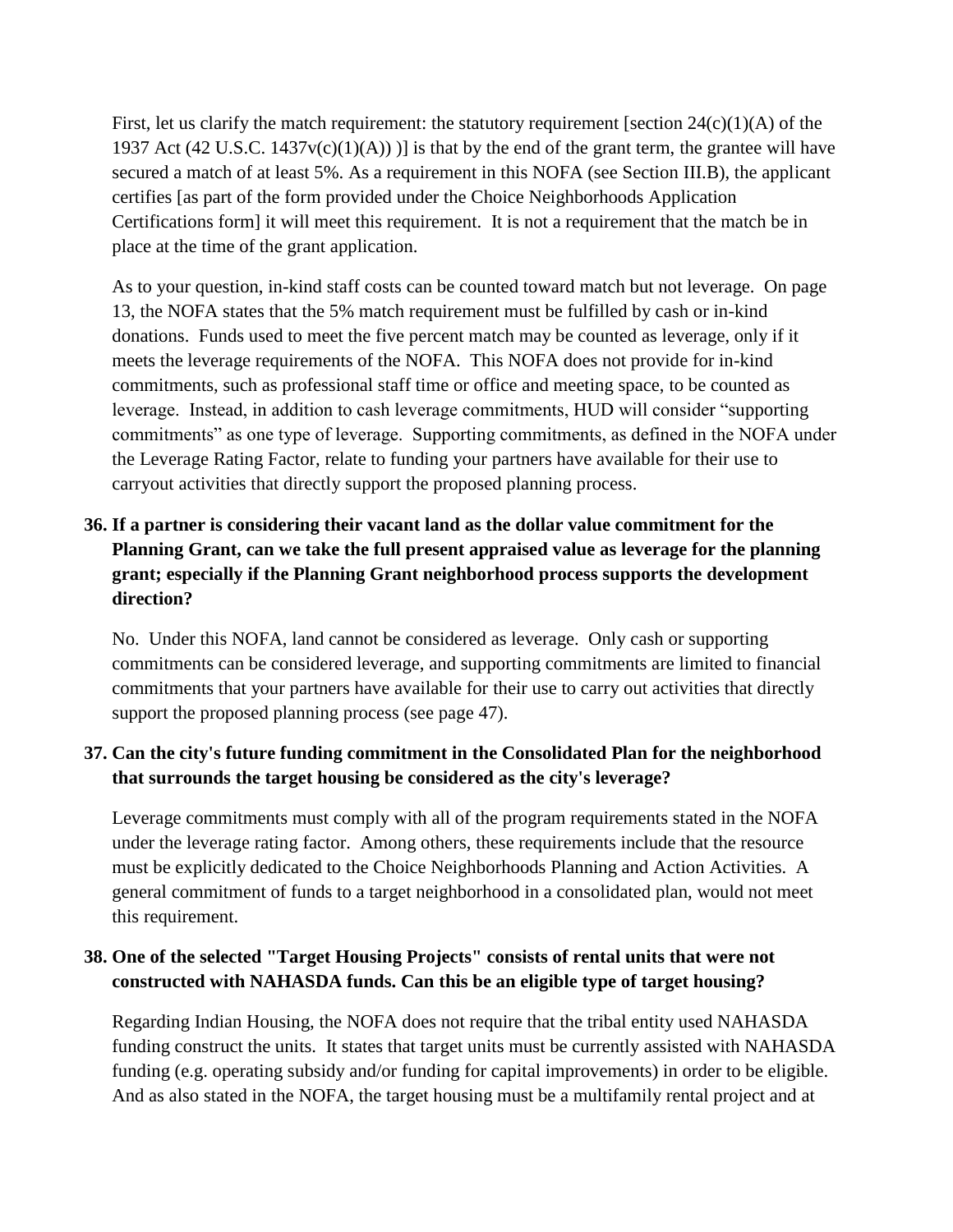least half of the units must be receiving the NAHASDA assistance. Please refer to page 6 for the definition of "assisted housing."

**39. Can you describe the relationship between an applicant and a co-applicant? [Does a coapplicant report directly to HUD or does a co-applicant report to the Lead applicant who then integrates it into one report? What is the financial relationship between an applicant and a co-applicant? Does the co-applicant take on liability for any issues that arise? Does the Lead applicant assume liability for co-applicant? Is the Lead applicant responsible for managing the co-applicant both from a responsibility and cost perspective?]**

On page 6, the NOFA defines the co-applicant and states that the Co-Applicant will also sign the Planning Grant Agreement or Planning and Action Grant Agreement and be responsible for implementing the activities identified in the Transformation Plan, but will not directly receive access to funding through HUD's Line of Credit Control System (LOCCS). HUD Form 53156, Choice Neighborhoods Application Certifications, and other portions of the NOFA/grants.gov package contain additional detail on co-applicant responsibilities. Beyond these requirements, it is up to the applicants to decide upon the specific details of their partnership.

#### **40. What is the difference between a Co-Applicant versus an implementation partner?**

This Planning Grant NOFA does not refer to implementation partners but rather to planning partners, who may help the Lead Applicant and Co-Applicant undertake the planning process (see pages 37-38). While planning partners help with the planning process, they do not have the same responsibilities as the Co-Applicant, as specified in the NOFA and grants.gov package, such as on page 6 and in HUD Form 53156.

#### **41. Of the Choice Neighborhoods funds of \$500,000 for planning activities, must a portion be used for Early Action Activities?**

No. Early Action Activities are an eligible grant activity but are not a required use of Choice Neighborhoods grant funds.

# **42. After accounting for Early Action Activities, would the remainder of the \$500,000 of planning activity funds then be used for planning/management/oversight/administration of the project? Is that planning/management/oversight/administration for the entire time period (all 3 years)?**

Costs directly related to the planning process may be covered by the \$500,000 for planning activities. Section III.C lists the required and eligible grant activities. These direct costs may include administration costs directly associated with planning, such as staffing and meeting space for planning activities. Please note, Section III.C.9.c specifies that (for all applicants apart from FY 2010-2014 Planning Grantee applicants) the first \$500,000 cannot be used toward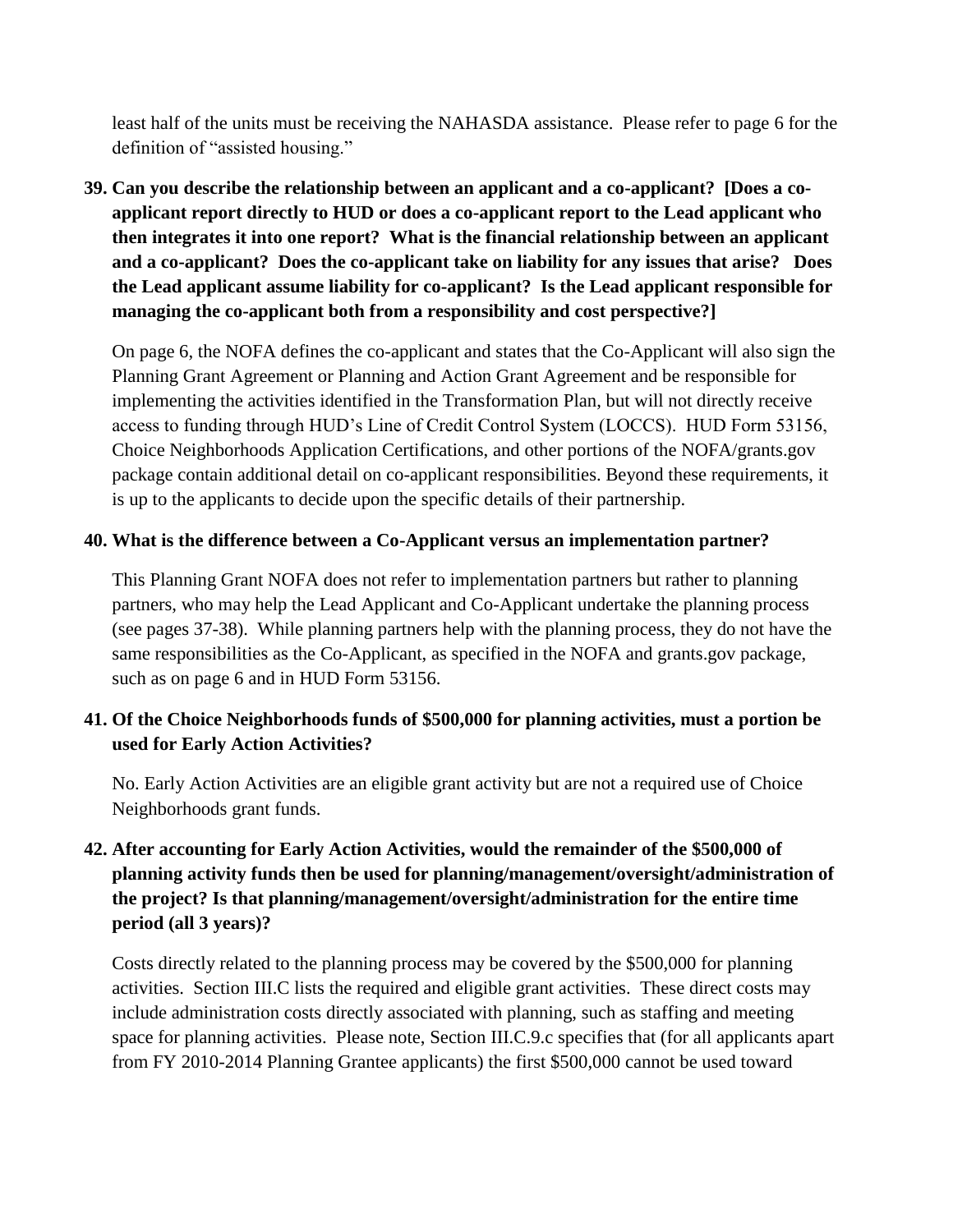Action Activities, which would include the administration and oversight of implementing the Action Activities.

### **43. Does the Statutory Regulatory Requirements on Troubled Status for PHAs apply to Tribally Designated Housing Entities?**

On page 13, the NOFA states that this requirement applies to PHA applicants. For the purposes of this NOFA, PHAs or public housing authorities, as defined on page 9 of this NOFA, do not include Tribally Designated Housing Entities.

**44. Form HUD-53156, Choice Neighborhoods Application Certifications, requires the signature of the Chairman of the Board of the Commissioners of the Housing Authority if the Lead Applicant or Co-applicant is a Public Housing Authority. If the Lead Applicant or Co-Applicant is not a PHA, but is a tribal entity, does the Chairman of the Indian Tribally Designated Housing Entities Board Chairman need to sign this form?**

No. The signature in question on the Form HUD-53156 only applies if the Lead Applicant or Co-Applicant is a Public Housing Authority. For the purposes of this NOFA, PHAs or public housing authorities, as defined on page 9 of this NOFA, do not include Tribally Designated Housing Entities.

## **45. Are ASTM standard requirements required to be used for the Physical Needs Assessment (PNA)?**

No. The only standards and requirements that need to be followed are the ones identified in the NOFA. Please see the definition of the Physical Needs Assessment on page 9 of the NOFA and the rating factor on page 38 for the requirements.

**46. Our target housing is a senior development. Since it does not meet criteria (3)(a) under the definition of "Severely Distressed Housing" of being occupied predominantly by families who are very low-income families with children, have unemployed members, and are dependent on various forms of public assistance, are we correct in assuming that it would have to either (b) have high rates of vandalism and criminal activity or (c) be lacking in sufficient appropriate transportation, supportive services, economic opportunity, schools, civic and religious institutions, and public services, resulting in severe social distress in the project?**

Yes. On page 10 of the NOFA, the definition of severely distressed housing, includes several criteria, including meeting at least one of the three criteria (a, b, and c) listed in the above question.

**47. For the current rehabilitation costs rating factor, we have been told by several experts that since the structure does not conform to local building codes, it cannot be rehabilitated.**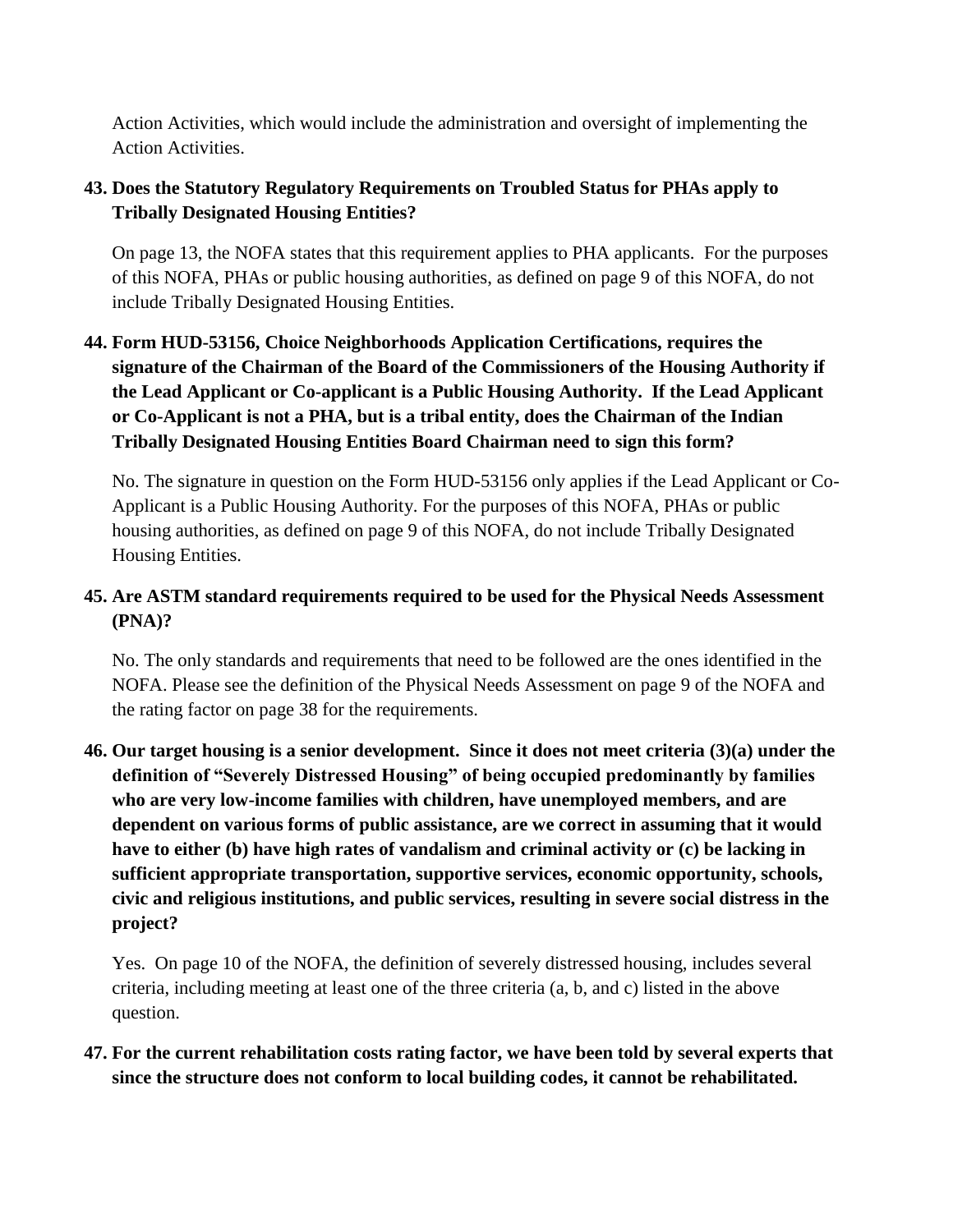#### **Therefore, no estimation is required. Do we need to get that in writing from an expert, or can we just state it within the application?**

Per the NOFA requirements, unless the target housing is public housing and HUD has already approved a Section 18 demolition or is demolished Indian Housing, an applicant must submit a Physical Needs Assessment that follows the requirements stated on pages 9 and 38 of the NOFA in order to receive points for the current rehabilitation costs rating factor.

#### **48. The last application cycle required a map to be submitted using a HUD mapping tool? Is that part of the current application process? If so, what is the link?**

As stated on page 15 of the NOFA, the mapping tool is required to define the neighborhood boundaries and provide certain data. Page 15 also states that the mapping tool is posted on the FY2015 NOFA and Funding Information page at [www.hud.gov/cn.](http://www.hud.gov/cn) The direct link for the tool is:<http://www.huduser.gov/portal/CN2015/planning.html>

# **49. If we have already received a past Choice Neighborhoods Planning Grant, completed a HUD approved Transformation Plan, and are only applying for the \$1.5 million for the Action Activities portion, do we need to respond to the planning rating factors in the NOFA since they are different from the responses required in the past Choice Neighborhoods Planning NOFA?**

Yes. All applicants, including past Planning Grantees must respond to all applicable rating factors in order to receive full points. Page 35 of the NOFA further states that specific instructions for past Planning Grantees are stated throughout the applicable sections. For example, the rating factors under the Soundness of Approach section (which include many of the rating factors related to the plan for the planning process), have specific instructions for past Planning Grantees. Applicants should follow the specific instructions within the NOFA.

## **50. We are a past Planning Grantee. Do we need to submit new attachments and new dated letters for all of the letters we provided to HUD when we submitted and were awarded our past Choice Neighborhoods Planning Grant?**

Yes. The current NOFA competition is separate from past NOFA competitions, and therefore past Planning Grantees must submit new letters, certifications, and other documents to respond to the current NOFA.

### **51. We are a past Planning Grantee. Do we need to conduct the required resident meeting after the publication of the NOFA if we are only applying for the Action Activities funds?**

Yes. You need to conduct the required resident meeting after the publication of the NOFA, even if you are a past Planning Grantee and are only applying for the Action Activities funds.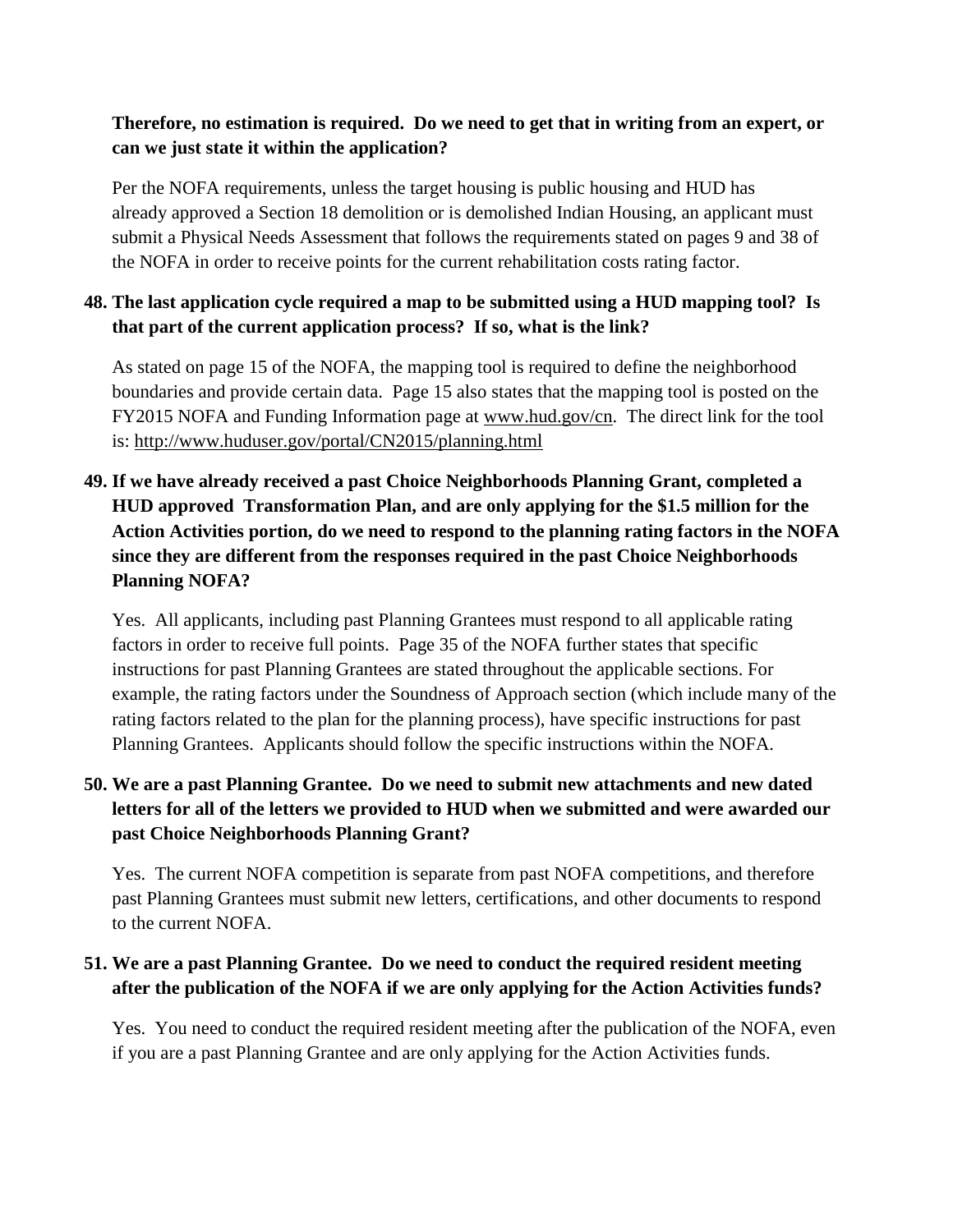#### **52. Will there be another opportunity to apply for a Planning Grant in FY 2016, after the current NOFA's deadline?**

As page 1 of the NOFA states, this NOFA is for the FY2015/2016 Choice Neighborhoods Planning Grants program.

**53. If a grantee under this NOFA later applies for an Implementation Grant, will their ability to request Implementation Grant funds for Critical Community Improvements (CCI) and the related CNI Implementation leverage requirements for CCIs be impacted in any way?**

Historically, past Implementation Grant NOFAs have stated that the maximum award amount for which the application is eligible would be reduced by the same amount awarded under the Choice Neighborhoods Planning Grant for active Planning Grants. The specific requirements of the Implementation NOFA will be included in that NOFA.

# **54. I am working with a FY2010-2014 Planning Grantee. For the current NOFA, is it permissible to eliminate one of the original properties in the footprint as long as another severely distressed property exists?**

Yes. On page 17, the NOFA refers to past planning grants as applications that target the same neighborhood and public and/or assisted housing project(s). For the housing, applicants must include at least one of the same public and/or assisted housing project(s), and it must meet the eligible target housing requirements starting on page 14.

## **55. We are a past Planning Grantee and, as a result of our planning process, we have been able to close funding for the redevelopment of our target housing projects. Are we still eligible to apply for the Action Activities funds under this NOFA?**

No. We congratulate you on your successful revitalization of the target housing. However, in order to qualify under the current NOFA, all applicants must meet the requirement of having at least one severely distressed target housing project (see page 14).

# **56. We are a past Planning Grantee. Can we still apply if our target housing has already received a RAD Conversion Commitment?**

No. Page 17 of the NOFA, states that a target housing project is only eligible if it has not yet received a RAD Conversion Commitment (RCC).

### **57. Our neighborhood is a part of the area funded by a Choice Neighborhoods Implementation Grant. Can we still apply despite this overlap?**

No. Target neighborhoods can be adjacent to neighborhoods funded by a Choice Neighborhoods Implementation Grant, but cannot overlap. Page 17 of the NOFA states that public and/or assisted housing projects and the neighborhoods in which they are located previously funded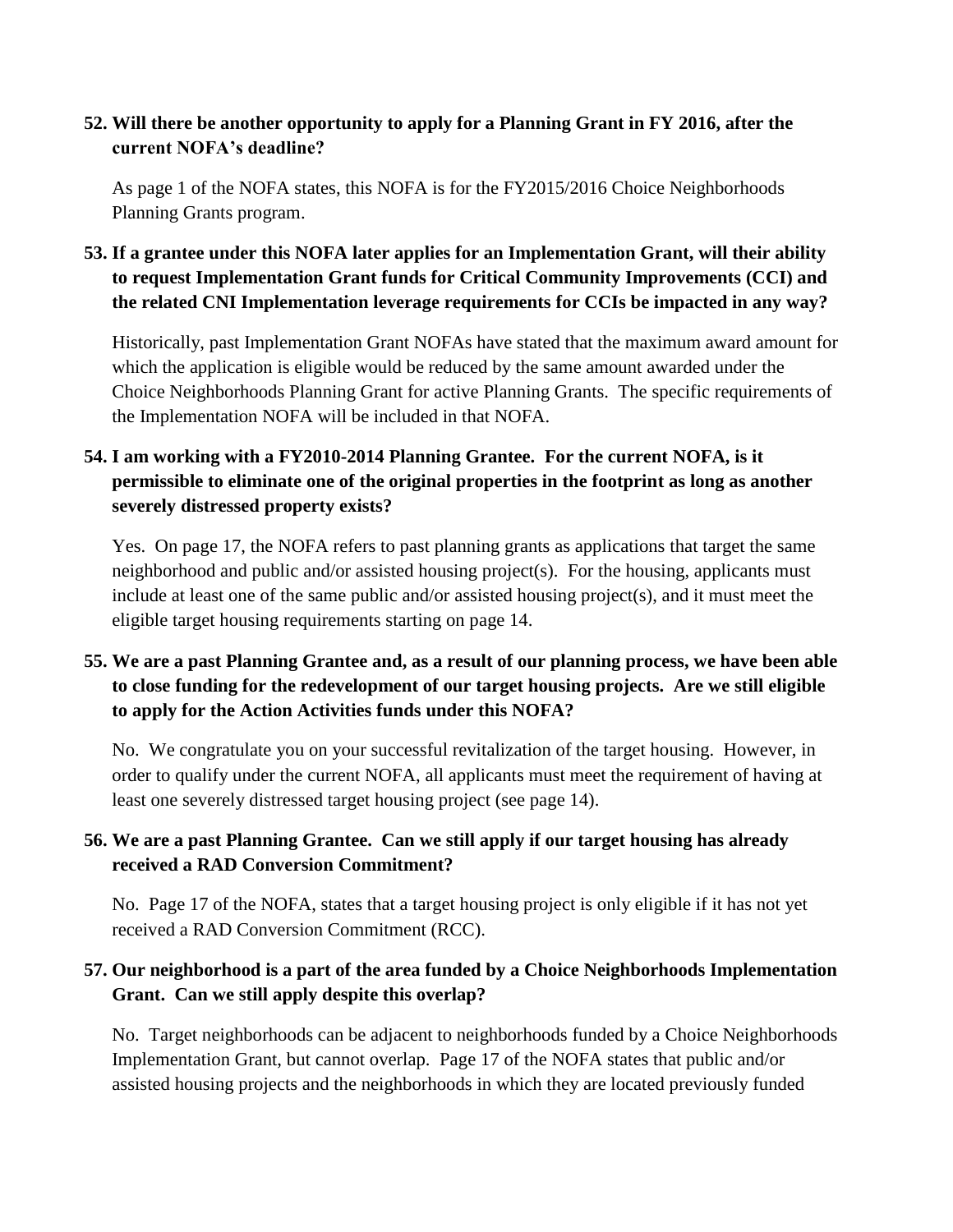through a Choice Neighborhoods Implementation Grant may not be the target housing and neighborhood of a Choice Neighborhoods application under this NOFA.

**58. We are a city and have two separate entities that are considering applying under this NOFA. Would the city be disqualified for both applications if the city gave letters of support for these two different entities? Please note the city would not be a Co-Applicant to either application.**

Successful neighborhood transformation typically requires focused support and attention from the locality, meaning either the local government or Indian tribe that the neighborhood is located in, which is why on page 17 the NOFA states there can be only one application per locality. A local government or Indian tribe should only submit a letter of support for one application, regardless of whether they are a Co-Applicant or not.

### **59. Grants.gov only provides 15 slots for attachments, but the application requires more than 15 narrative exhibits and attachments. How am I supposed to submit the application?**

Grants.gov is a system used by the entire Federal government so its structure does not necessarily reflect the Choice Neighborhoods NOFA. Its attachment 1 does not explicitly mean the Choice Neighborhoods Attachment 1. Applicants should zip together the multiple attachment files (in one or more zip files, depending on the size) they have prepared in accordance with the Choice Neighborhoods NOFA and plug them into the slots provided by Grants.gov. Please be reminded that, as instructed in the NOFA, each narrative exhibit and attachment must be its own file. Do NOT simply create one file that includes multiple exhibits or attachments.

## **60. Is the HUD-2530, Certification for Multifamily Assisted Property Owners, required for Indian Housing? Does the form need to be approved by HUD prior to the application deadline?**

No, it is not required for Indian Housing. This question refers to page 14 of the NOFA, under Certification for Multifamily assisted property owners, which states that if the Lead Applicant or Co-Applicant is the owner of the assisted property that is the subject of the Choice Neighborhoods application, the applicant must submit form HUD-2530. The definition of HUD multifamily assisted housing does not include Indian Housing; therefore, HUD-2530 is inapplicable to Indian Housing.

## **61. The NOFA requires documentation for the Current Rehabilitation Costs through a PNA. The most recent PNA for the target public housing site occurred in 2008. Should this PNA be included in the grant application?**

Applicants must respond to the rating factor criteria as they are written in the NOFA. The Current Rehabilitation Costs rating factor (page 38) states: "You may receive up to **3** points based on the estimated cost to rehabilitate the units as determined by a Physical Needs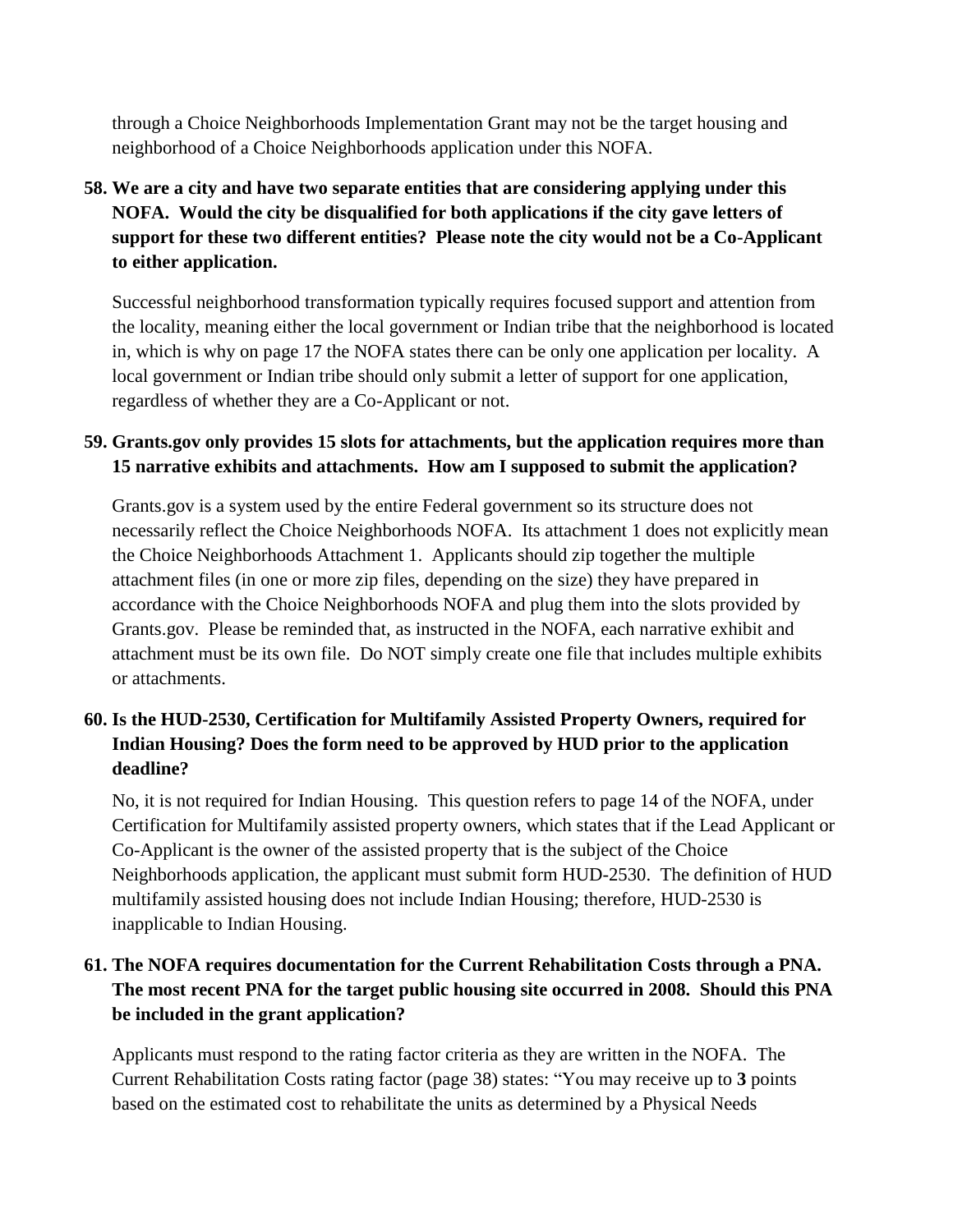Assessment (PNA, as defined in section I.A.3.f) that has been conducted within the **last three years** for the target public and/or assisted housing project(s)... If the PNA was completed more than one year prior to the publication date of this NOFA, you must also include an update by the project's owner indicating which improvements identified in the PNA have been completed."

## **62. If the PHA is the Lead or Co-Applicant for the FY 2015/2016 Choice Neighborhood Planning Grant Program and the target housing is public housing, is it necessary for the PHA to submit the Certification for Multifamily Assisted Property Owners (form HUD-2530)?**

No. As found on page 14, the title of the requirement is, "Certification for *Multifamily* Assisted Property Owners." The first sentence of the paragraph states: "If the Lead Applicant or Co-Applicant is the owner of the assisted property that is the subject of the Choice Neighborhoods application, you are required to complete a Previous Participation Review for Prospective Multifamily Housing Programs Participants," which refers to multifamily assisted housing.

## **63. Can we still apply for this grant if we have only received a RAD Rental Conversion Commitment (RCC) for one phase of a multiphase CHAP awarded for the target housing development?**

A target housing site can still be eligible if they only have the RCC for the first phase of a multiphase project.

## 64. It is noted in the NOFA that CDBG Funds can be counted as leverage if the work activity is **in the CDBG recipient's annual action plan, and that matching funds can be considered as leveraged funds. Can CDBG funds be used as a match for the grant?**

Yes, CDBG funds can be used as a match, as long as they meet the requirements of section III.B (pages 12-13 of the NOFA) and the CDBG-specific language on page 47 of the NOFA: "In the case of HUD's Community Development Block Grant (CDBG) funds, the work activity must be included in the CDBG recipient's annual action plan. Such plans may be amended to include the Choice Neighborhoods funded activity(ies)."

## **65. For FY 2010 - 2014 Planning Grantees, the Choice Neighborhoods Planning Grants Program NOFA states that "within six months of the grant award, these awardees must propose a plan, which must be approved by HUD, that identifies the Action Activities for which these funds will be used." If a grant is awarded, how detailed must this proposal be?**

Once grants have been awarded, the Choice Neighborhoods program office will issue guidelines for awardees to follow that specify the level of detail needed for the Action Activities proposal. For the purposes of the NOFA, past Planning Grantees are neither expected nor encouraged to identify Action Activities in the application (see page 25 of the NOFA).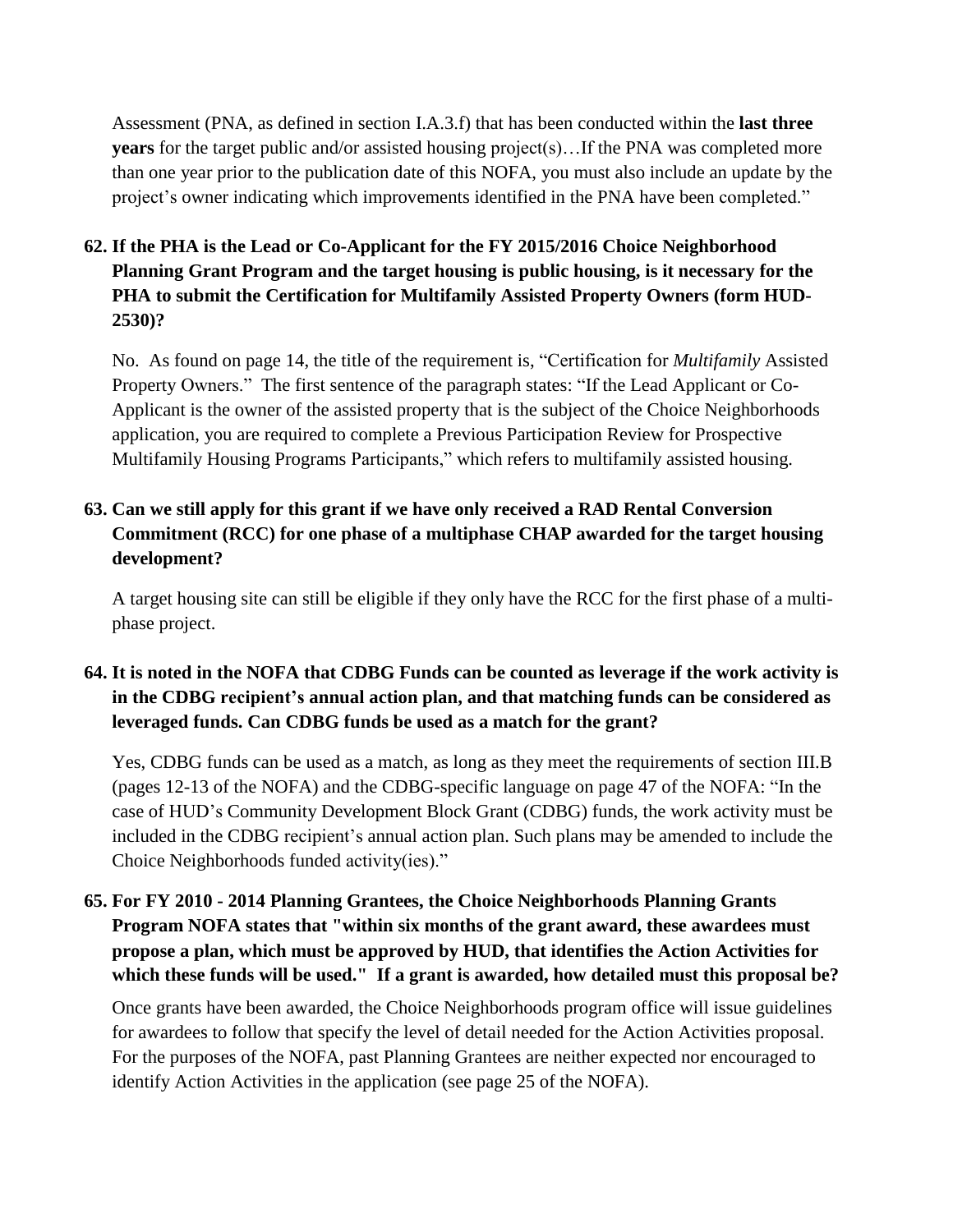**66. Do past Planning Grantees need to propose Action Activities that were prioritized in the original Choice Neighborhoods planning process, or can they propose new Action Activities that did not appear in their Planning Grant Transformation Plan? Additionally, if new Action Activities are permitted, does the applicant then need to apply for the full Planning and Action Grant (since previous planning has not been completed for those items)?**

Page 43 of the NOFA states that Action Activities "should evolve from the planning process." For past Planning Grantees, this means Action Activities should be based on the needs and priorities identified in the original planning process and Transformation Plan, but the Action Activities do not need to have been specifically proposed in the Transformation Plan. As the NOFA states on page 18, past Planning Grantees who are awarded a grant under this NOFA will have six months to submit their proposed planning activities to HUD for approval. This time is provided for any additional planning that is needed to identify specific Action Activities. Please note that past Planning Grantees can apply for Action Activities funding only, and not the full Planning and Action Grants (see page 17 of the NOFA). Successful applicants that no longer have funds from the original Choice Neighborhoods Planning Grant, may use non-Choice Neighborhoods funds to cover additional Action Activities planning costs.

### **67. For past Planning Grantees, do the timelines and milestones for the Action Activities process referenced in the Planning Schedule rating factor need to be addressed as part of the narrative or as a separate planning schedule attachment?**

For past Planning Grantees, the Action Activities process is handled as part of the narrative. This question refers to page 44 of the NOFA, which states that past Planning Grantees "may receive up to 2 points for providing their most recent HUD-approved Planning Grant schedule, and describing in the narrative how the Action Activities process builds off of or will be integrated into this schedule. Please also identify the milestones and the timeline associated with identifying and proposing Action Activities within six months after the grant award date." Please note that the narrative, including the milestones and timeline, only relates to the Action Activities **process**, which is described on page 43 of the NOFA as the process for selecting Action Activities. Past Planning Grantees are neither expected nor encouraged to identify Action Activities in the application (see page 25 of the NOFA), and therefore the specific Action Activities themselves should not be included in the planning schedule or narrative.

### **68. Can we submit multiple neighborhoods in one application or can we only submit one neighborhood per application?**

The application is limited to one targeted neighborhood. Please see page 8 of the NOFA for the definition of neighborhood under this NOFA, as well as the eligible neighborhoods requirements starting on page 15.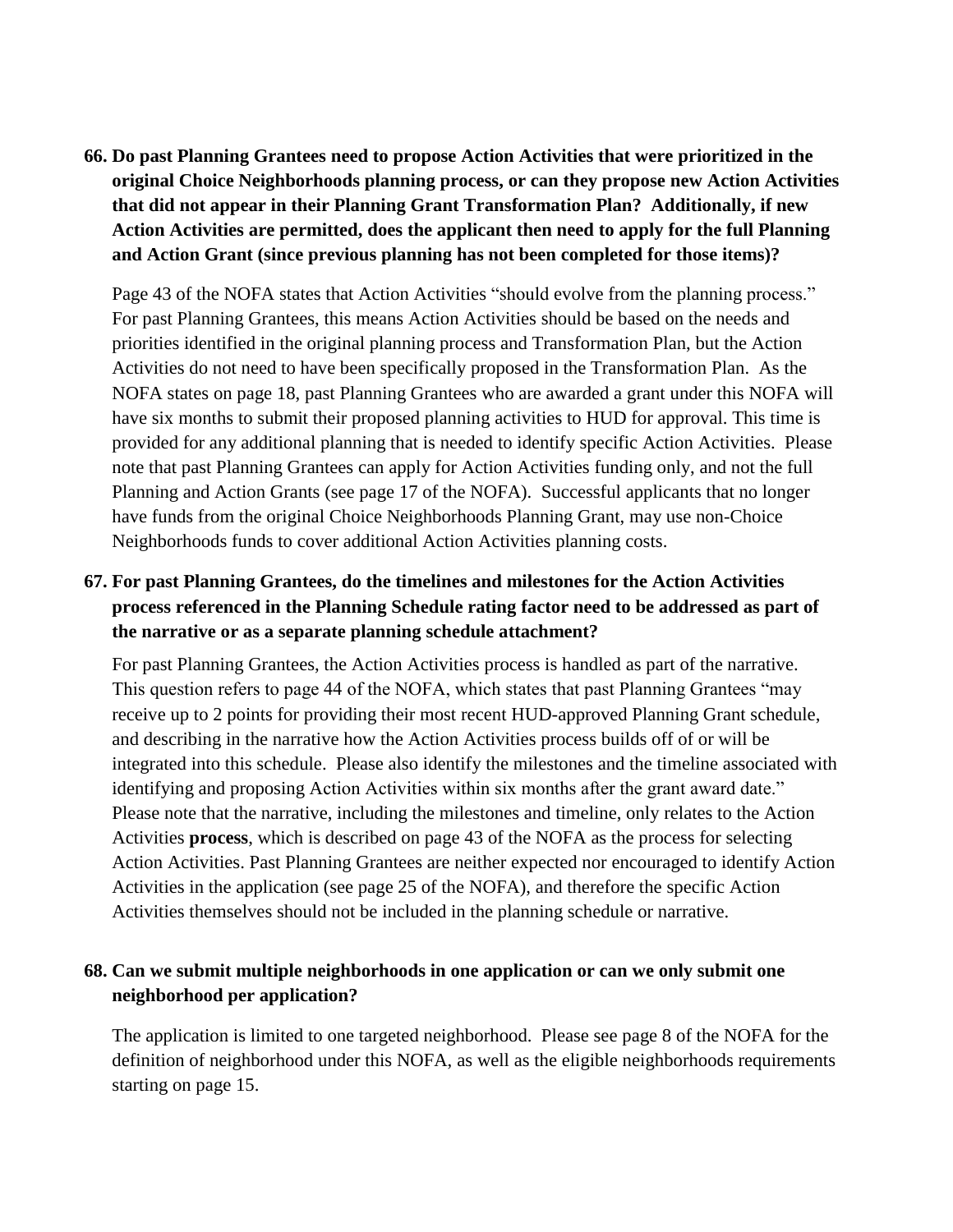#### **69. Are the slides from the Choice Neighborhoods FY15/16 Planning Grant NOFA webinar available?**

Yes, the webinar slides have been recently posted on the Choice Neighborhoods FY15 Funding Page. The direct link to the slides is:

<http://portal.hud.gov/hudportal/documents/huddoc?id=CNFY15-16PlanGrntsNOFA.pdf>

# **70. What does cash leverage for undefined Action Activities mean? For example, if a landscape company is willing to commit \$200,000 (set aside) to beautification efforts (one of the eligible Action Activities by our read of the NOFA to be defined during the planning process to develop the Transformation Plan and be approved by HUD), would that be considered cash leverage for undefined Action Activities?**

No, the example you referenced would not be considered cash leverage for undefined Action Activities, because this leverage is limited to a type of Action Activities (i.e., beautification). Additionally, it is not clear from the question, but the leverage might also be a commitment of materials/labor from the landscape company, not cash. Cash means a commitment of dollars (not supporting commitments or in-kind activities) and undefined means that cash is not earmarked for specific Action Activities or specific types of Action Activities. For example, a letter for a cash commitment might state "X City commits \$100,000 of CDBG funds for Action Activities that will be defined through a community planning process and approved by HUD." When it comes to Action Activities, the NOFA states that applicants are neither expected nor encouraged to identify Action Activities in the application (see page 25), and that HUD will only count cash leverage for undefined Action Activities (see page 46).

### **71. Can Annual Contribution Contract (ACC) units be replaced by Project-Based Section 8 and Low-Income Housing Tax Credits (LIHTC) units?**

This question references the requirement for the Transformation Plan to include one-for-one replacement of the target public and/or HUD-assisted housing units (see page 23 of the NOFA). Awardees are only expected to **plan** for replacement housing and funds under this NOFA cannot be used for the replacement of the targeted housing units. Replacement housing is defined on page 9 of the NOFA.

### **72. Is demolition an allowable use under this NOFA, for example if the demolition was part of a business façade improvement program?**

The NOFA states that applicants are neither expected nor encouraged to identify Action Activities in the application (see page 25), as they need to come out of the community planning process and then be approved by HUD. No applicant will earn credit or points for proposing or describing specific Action Activities. Generally, demolition is not an allowable cost under the Action Activities funds. However, if you are awarded a grant, your HUD grant manager will work closely with you to determine eligible costs in each specific case.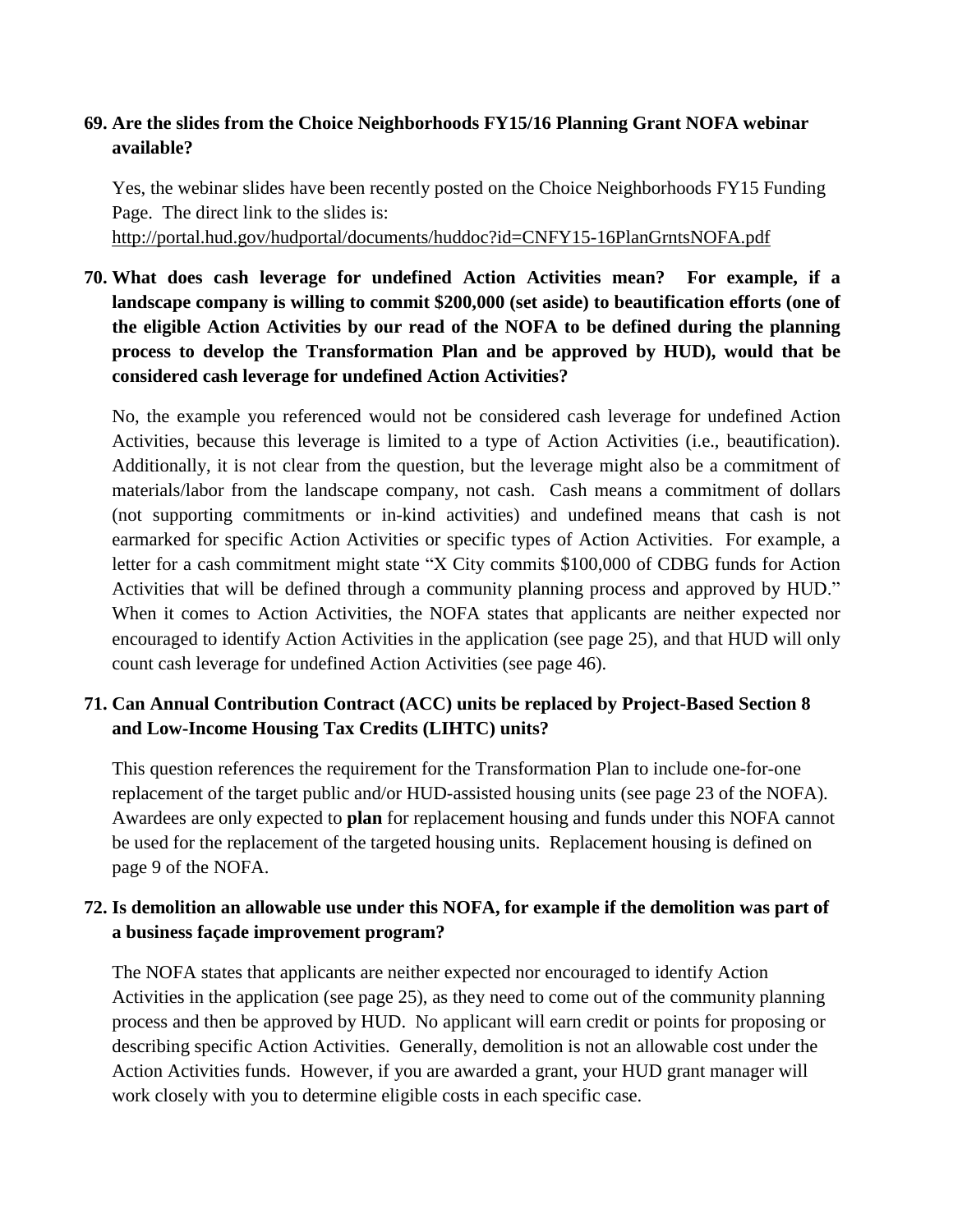#### **73. One of the eligible Action Activities includes "beautification, place-making, and community arts projects." Can you describe place-making in more detail?**

The NOFA states that applicants are neither expected nor encouraged to identify Action Activities in the application (see page 25), as they need to come out of the community planning process and then be approved by HUD. No applicant will earn credit or points for proposing or describing specific Action Activities. Place-making is a term used in urban design that varies slightly in its exact definition. The Project for Public Spaces states "Placemaking inspires people to collectively reimagine and reinvent public spaces as the heart of every community. Strengthening the connection between people and the places they share, Placemaking refers to a collaborative process by which we can shape our public realm in order to maximize shared value. More than just promoting better urban design, Placemaking facilitates creative patterns of use, paying particular attention to the physical, cultural, and social identities that define a place and support its ongoing evolution. With community-based participation at its center, an effective Placemaking process capitalizes on a local community's assets, inspiration, and potential, and it results in the creation of quality public spaces that contribute to people's health, happiness, and well being."

#### **74. Can Action Activities funds be used for infrastructure for a future development?**

The NOFA states that applicants are neither expected nor encouraged to identify Action Activities in the application (see page 25), as they need to come out of the community planning process and then be approved by HUD. No applicant will earn credit or points for proposing or describing specific Action Activities. As to your question, no, Action Activities cannot be used for basic infrastructure and cannot be used towards the construction of replacement target housing. The definition of Action Activities on page 5 of the NOFA states that Action Activities "funds must also not be used for basic infrastructure or as a substitute for basic municipal services. Additionally funds must not be used for redevelopment of the public or HUD-assisted housing targeted in this application, including acquisition, relocation, demolition and remediation, rehabilitation, or construction of the targeted housing."

## **75. For the budget rating factor, should past Planning Grantees include a line for Action Activities TBD in their most recent approved budget? If not, how will HUD determine how much funding a past Planning Grantee is requesting?**

No, that is not necessary. Page 44 of the NOFA instructs past Planning Grantee applicants to submit their most recent HUD approved Planning Grant budget. There are places on Form HUD-2880 and SF-424 that indicate the amount of funding being requested (up to \$1.5 million for past Planning Grantees).

### **76. Is there a webinar or source material to guide Choice Neighborhoods past Planning Grantees on how to prepare their applications this year?**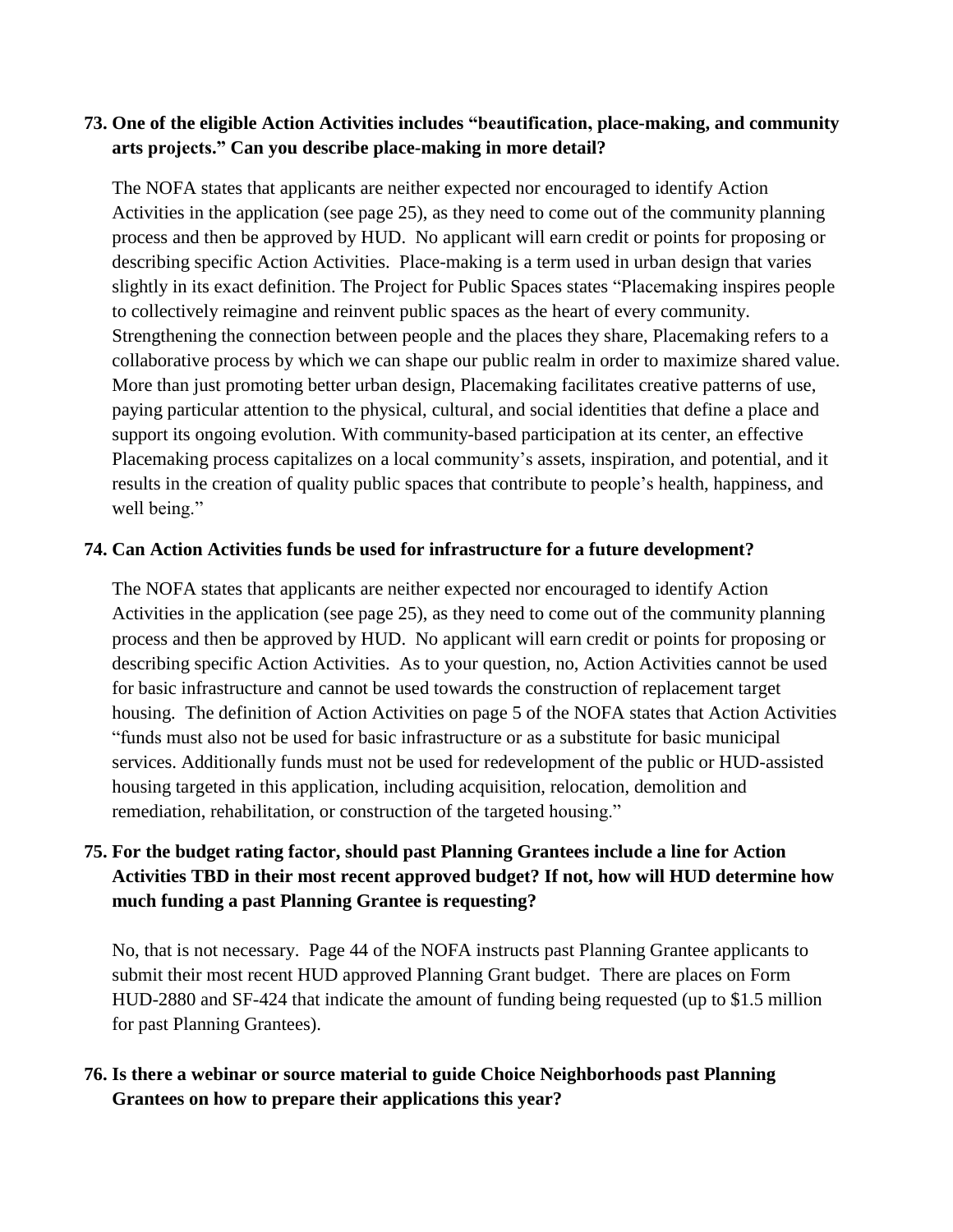There is a webinar that provides a high-level overview of the NOFA for all applicants, but the NOFA is the most complete source for instructions. The webinar can be found on the Choice Neighborhoods FY15 Funding Information Page:

[http://portal.hud.gov/hudportal/HUD?src=/program\\_offices/public\\_indian\\_housing/programs/ph/](http://portal.hud.gov/hudportal/HUD?src=/program_offices/public_indian_housing/programs/ph/cn/fy15funding) [cn/fy15funding](http://portal.hud.gov/hudportal/HUD?src=/program_offices/public_indian_housing/programs/ph/cn/fy15funding)

# **77. The Action Activities definition states that funds cannot be "used for basic infrastructure or as a substitute for basic municipal services." How is "basic infrastructure" defined in this context? With neighborhood broadband/Wi-Fi as an eligible type of Action Activities, is the funding of Wi-Fi infrastructure an ineligible use of funds?**

Generally, infrastructure is not an allowable cost under the Action Activities funds, although some exceptions may be made, such as certain neighborhood broadband/Wi-Fi infrastructure. The NOFA states that applicants are neither expected nor encouraged to identify Action Activities in the application (see page 25), as they need to come out of the community planning process and then be approved by HUD. No applicant will earn credit or points for proposing or describing specific Action Activities. If you are awarded a grant, your HUD grant manager will work closely with you to determine eligible costs in each specific case.

### **78. We would like to procure a Planning Coordinator. Can we use a portion of the \$500,000 allocated to Choice Neighborhoods planning activities to cover Planning Coordinator fees?**

Grantees are not required to use Planning Coordinators, but if they wish to do so, relevant Planning Coordinator fees can be covered under these funds. Costs directly related to the planning process may be covered by the \$500,000 for planning activities. Section III.C lists the required and eligible grant activities. These direct costs may include administration costs directly associated with planning, which can include appropriate Planning Coordinator fees.

## **79. Can CDBG-eligible areas or census block groups be considered an officially designated investment priority area under the Alignment with Existing Efforts rating factor?**

No. An officially designated investment priority area is meant to show that the local government or other similar entity has designated this particular neighborhood, over other neighborhoods, as a priority for investment. As stated in the NOFA on page 45, examples include a redevelopment area, Tax Increment Finance district, and a CDBG Revitalization Strategy Area, among others. Being a CDBG-eligible area or census block group is not comparable to these types of examples and would not be considered an officially designated investment priority area.

# **80. Please clarify the policy priority renewable energy rating factor on page 48 of the NOFA. Can the applicants choose to include only one of the on-site renewable energy technologies among the list (i.e., Solar Thermal Electric, Photovoltaics, Landfill Gas, Wind, Biomass,**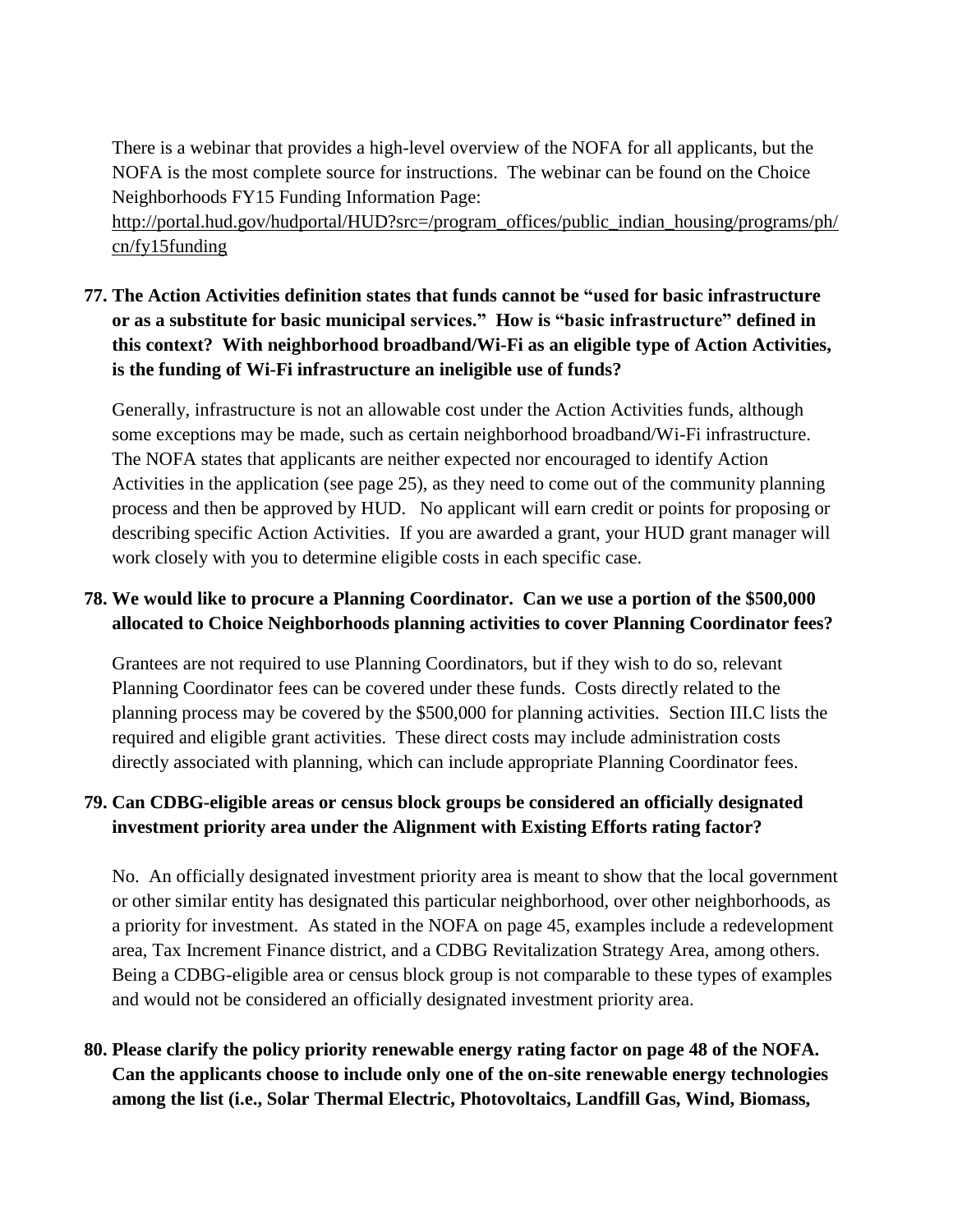## **Geothermal Electric, Combined Heat and Power, Municipal Solid Waste, Small Hydroelectric, Fuel Cells using Renewable Fuels)? Or does the applicant need to include all the renewable energy technologies in the policy priority?**

Applicants only need to certify that they will incorporate at least one form of renewable energy technologies on-site in the redevelopment of the target housing.

## **81. As part of the planning activities funds are incentives for completing surveys and attending meetings an eligible direct cost (e.g., a \$20 Walmart Gift Card)? Is food for community meetings an eligible cost?**

No. Incentives are not considered an eligible cost and for the most part food is not considered an eligible cost.

# **82. For past Planning Grantees, in the Capacity of the Planning Partners section, we can describe what our planning partners did during the development of the Transformation Plan, but should we also explain and will we be scored on what the new partners will do related to the Action Activities we are proposing?**

First, the NOFA states that applicants are neither expected nor encouraged to identify Action Activities in the application (see page 25), as they need to come out of the community planning process and then be approved by HUD. No applicant will earn credit or points for proposing or describing specific Action Activities they plan to implement if awarded a grant.

Second, Capacity is based on past experience. Past Planning Grantees may include what they have already accomplished during the Choice Neighborhoods Planning Grant, but they and their partners may also include other past experiences as well.

Your question refers to the "Capacity of the Planning Partners" starting on page 37 of the NOFA. The Planning Partners rating factor is only based on the capacity to coordinate a comprehensive neighborhood planning process, and does not reference the capacity to undertake Action Activities.

## **83. We were unable to submit an application under this NOFA, but intend to submit an application for the next round. Roughly when can we expect the next Planning Grant NOFA to be released? Also, how may we receive alerts for the next round?**

We do not know when the next Choice Neighborhoods Planning Grant NOFA will be released, as funding for that NOFA is subject to appropriations from Congress. Also, please note that historically NOFAs have changed, sometimes significantly, from round to round. The best way to receive alerts is to sign up for the Choice Neighborhoods newsletter (at [http://portal.hud.gov/hudportal/HUD?src=/subscribe/signup&listname=Choice%20Neighborhoo](http://portal.hud.gov/hudportal/HUD?src=/subscribe/signup&listname=Choice%2520Neighborhoods%2520e-Newsletter&list=CHOICENEIGHBORHOODSENEWSLETTER-L)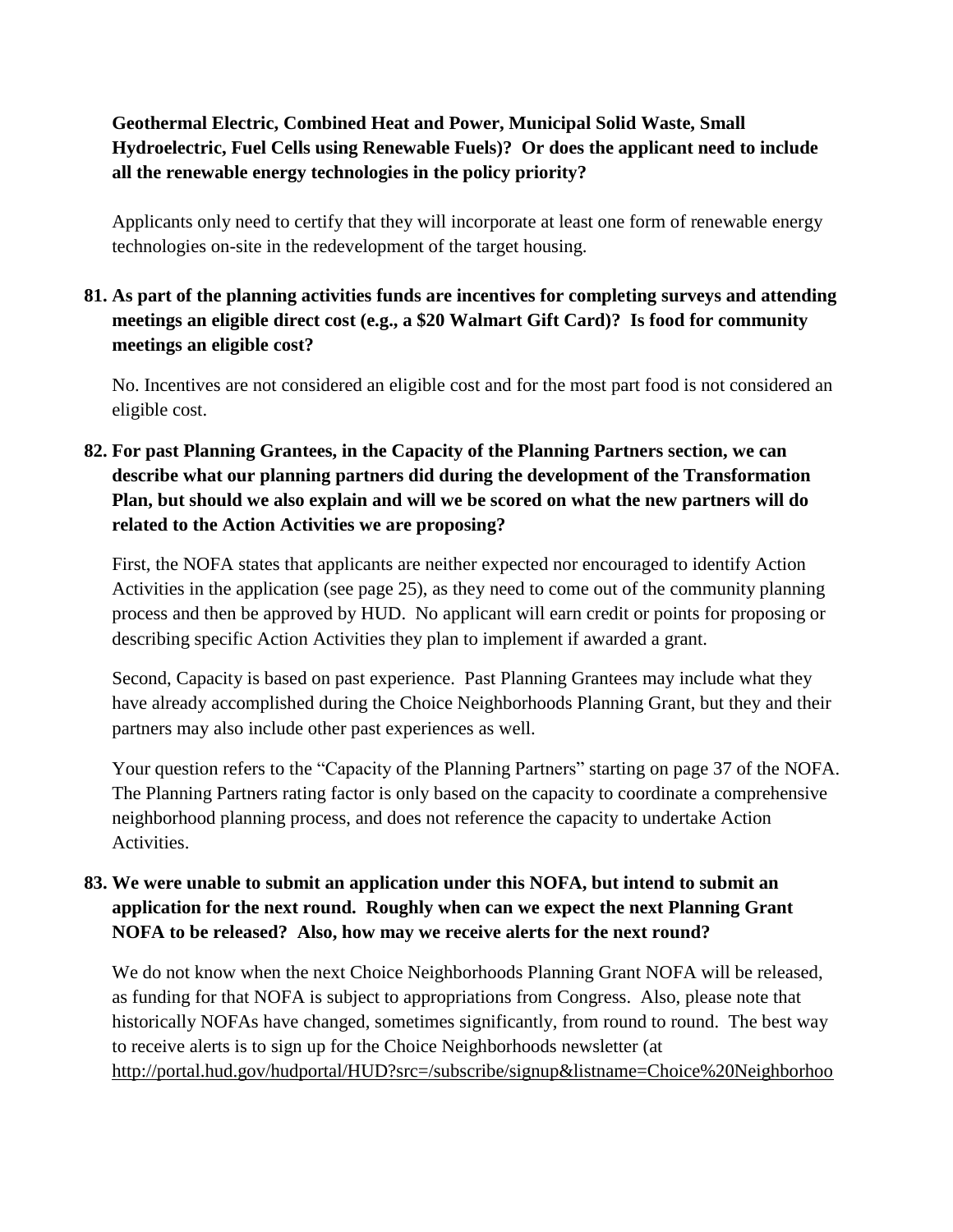[ds%20e-Newsletter&list=CHOICENEIGHBORHOODSENEWSLETTER-L\)](http://portal.hud.gov/hudportal/HUD?src=/subscribe/signup&listname=Choice%2520Neighborhoods%2520e-Newsletter&list=CHOICENEIGHBORHOODSENEWSLETTER-L) and sign up for alerts on [www.grants.gov.](http://www.grants.gov/)

**84. We are a FY2010 - 2014 Grantee with a Transformation Plan that was completed and accepted by HUD. The Plan identifies a number of projects that fall under the Action Activities definition that we have been trying to secure funding to implement. In our case, is it acceptable for leverage letters to commit cash for specific projects or categories of projects, rather than undefined Action Activities, since the projects were identified through a community planning process and HUD has accepted our Transformation Plan?**

No, leverage commitments cannot be committed to specific projects or categories of projects. Please note that HUD does not approve Transformation Plans, but rather accepts them, which as the acceptance letter states does not necessarily constitute an endorsement. Page 46 of the NOFA, states "FY 2010 – 2014 Planning Grantees may only submit leverage associated with the Action Activities process and cash leverage for **undefined Action Activities**" and does not allow for exceptions.

**85. At times, the NOFA lists specific instructions for past Planning Grantees. For example, at the end of the first Capacity rating factor, "Capacity to Lead the Planning Process," it reads "FY 2010 – 2014 Planning Grantees may include what they have already accomplished during their Choice Neighborhoods Planning Grant Process." In this case, should prior grantees only respond to the instructions that pertain specifically to them, i.e. the above referenced sentence, or should they also respond to all of the questions listed above in that same section?**

Unless, specifically instructed otherwise, past Planning Grantees should respond to all applicable rating factors and aspects of those rating factors. In the case referenced above, the last sentence is an additional instruction for past Planning Grantees, and they should respond to all of the relevant questions above in that same section as well. There are a few places where past Planning Grantees have entirely separate instructions than other applicants, such as for the budget and planning schedule rating factors.

**86. On page 30 of the NOFA, the instructions under "Attachment 4. Eligible Target Housing Documentation – Severe Distress of Targeted Project Certification" refer to the requirement in III.C.1.d. Is the reference supposed to be to III.C.1.b?**

Yes, the instructions are supposed to refer to the eligible target housing requirements under III.C.1.b.

**87. The end of III.C.1.b in the NOFA provides specific instructions for Indian Housing that has been demolished, but does not reference non-Indian housing. Are the instructions the same for non-Indian Housing that has been demolished?**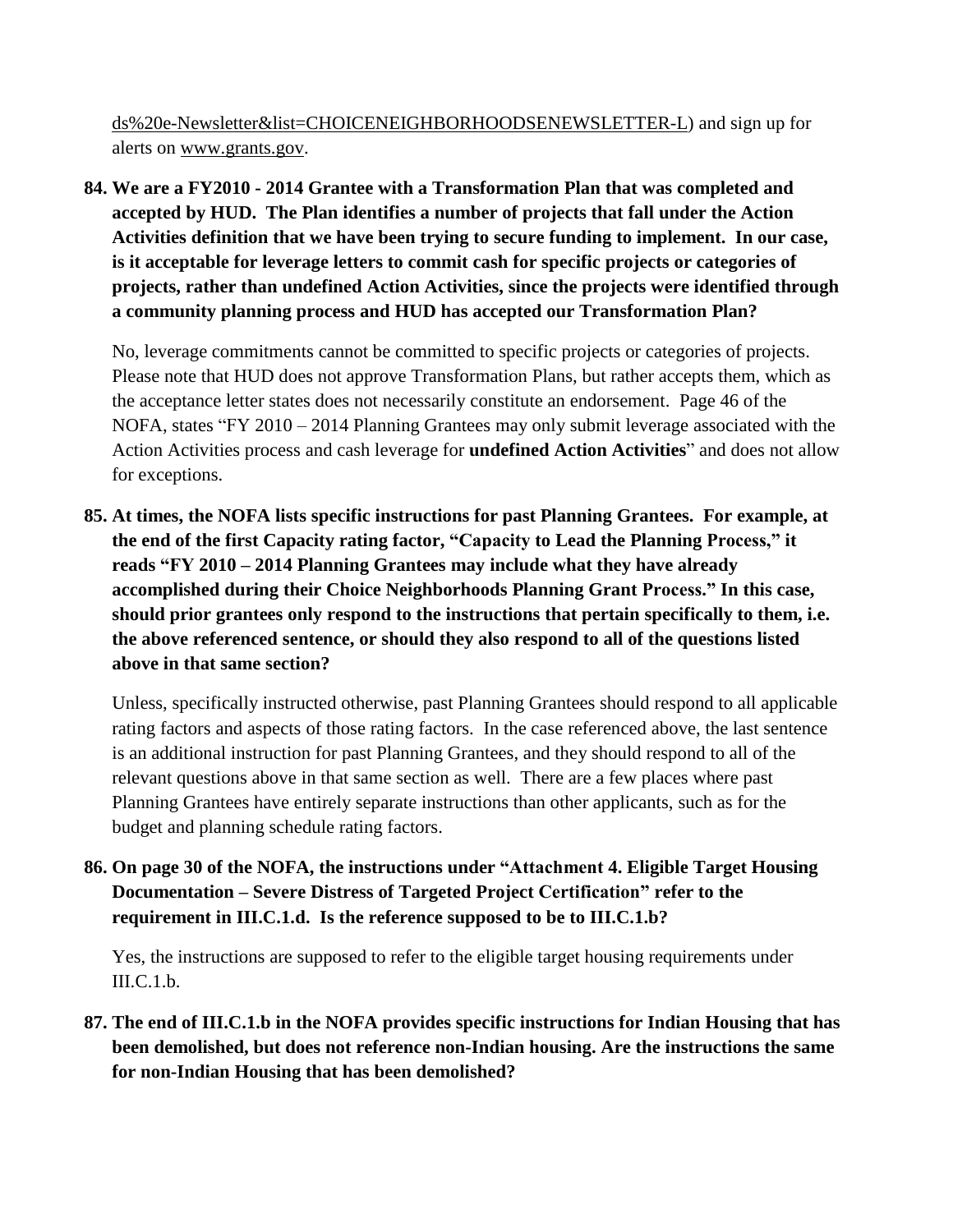No. The requirements are slightly different for Indian Housing than other housing. III.C.1.b refers to the definition of severely distressed housing on page 10 of the NOFA. That definition explains when demolished housing can be considered severely distressed housing: "A severely distressed project that has been legally vacated or demolished (but for which HUD has not yet provided replacement housing assistance, other than tenant-based assistance) must have met the definition of physical distress not later than the day the demolition application approval letter was dated by HUD, or in the case of Indian Housing, not later than the day the tribal entity signed the written notification of demolition provided to HUD in accordance with 24 CFR1000.134"

## **88. Do pages with partial portions of text count as a full page toward the page count? For example, since each narrative must be saved in a separate file, would an executive summary narrative of 1.5 pages be counted as 1.5 pages, or 2?**

Each page of text, other than excepted pages, counts as a full page, even if only a portion of the page is filled by text. In this example, the executive summary narrative would be counted as 2 pages.

### **89. When the attachments say they need to be "certified" does that mean they need to be notarized or just state that the person certifies the data is accurate?**

Applicants must follow all instructions in the NOFA for specific certifications, whether it is requested as part of a NOFA requirement or rating factor. The question appears to refer to the Part I Violent Crime rating factor, wherein the criteria states (in part): "You must submit data for each of the three years…in your attachments as a letter of certification from the local law enforcement agency or …." In this case, to be a letter of certification it needs to be a letter and be signed by the appropriate official from the local law enforcement agency.

# **90. Can you define what "Gap financing for economic development" means under Early Action Activities. Does this mean you can assist local businesses in the neighborhood with store front improvements?**

No. Business façade improvements, another Early Action Activities category, includes improvements to the physical exterior of businesses. Gap financing for economic development means contributing a small amount of "gap" funds to enable an economic development project to be created in the neighborhood. For example, if a partner has all the financing needed to create a new grocery store in the neighborhood except for \$100,000, the \$100,000 to make that project possible would be considered gap funds. Please note Early Action Activities funds must be used for projects that can be completed within the first two years of the planning process and meet all other Early Action Activities requirements (see pages 6-7 of the NOFA).

#### **91. During the planning process, can we include budget money toward a case manager?**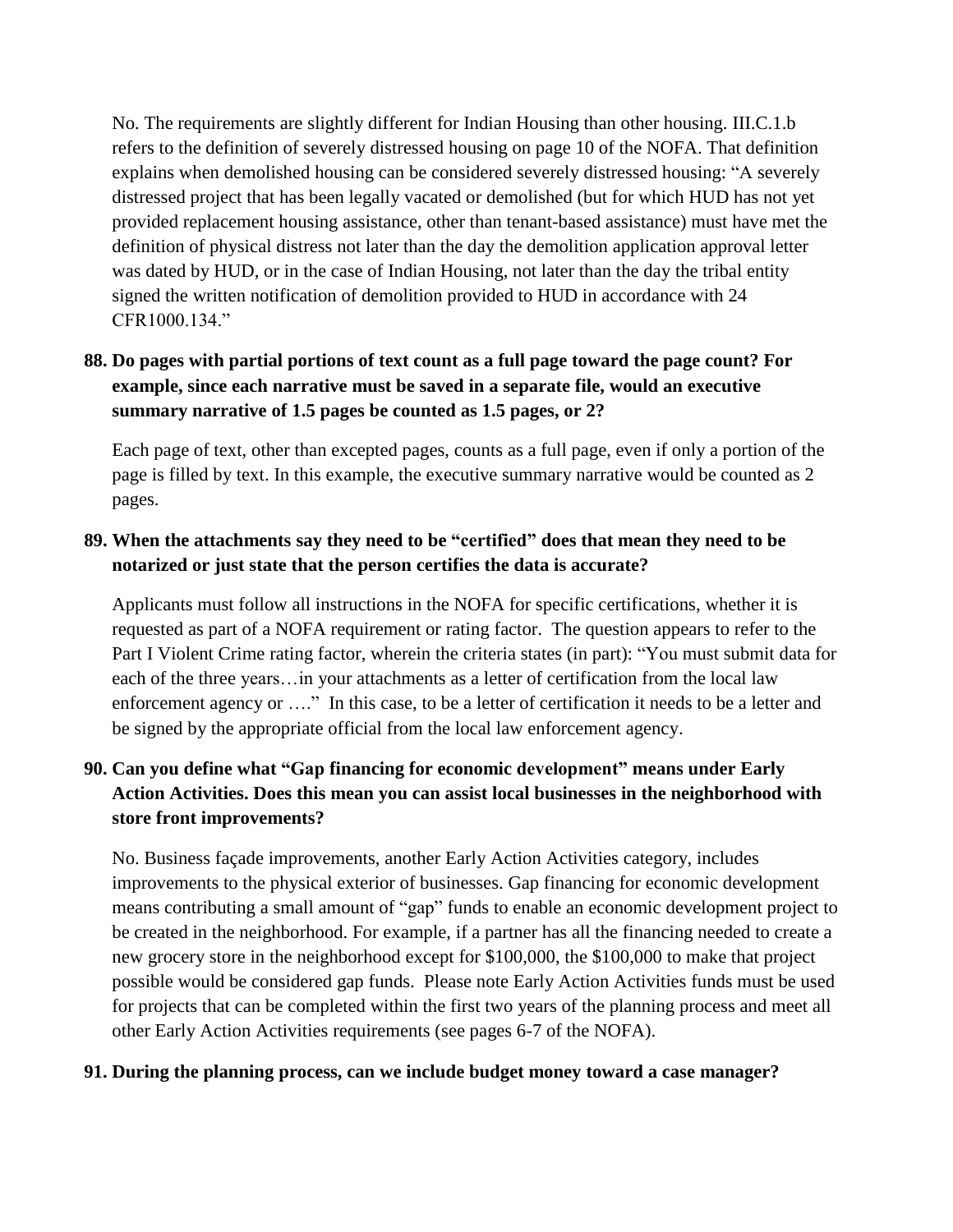Funds cannot be used for supportive services, which includes case management. See page 21 of the NOFA where supportive services is listed as an ineligible activity.

**92. Our Choice Neighborhoods team has a question about the documentation needed to show that our proposed Transformation Plan is consistent with the Regional Plan for Sustainable Development. In the application instructions, it says to either include a section of the plan or letter from the agency overseeing the plan. Then in the Order of the Application, it says to use form HUD-2995. Do we need to include both? Is a letter sufficient?** 

The HUD-2995 is asked for in relation to the Bonus Points (specifically for the Preferred Sustainability Status Communities Bonus Points) as shown on page 31: "(u) Attachment 21. Bonus Points, if applicable. Review and respond to the rating factor in V.A.3 by providing a completed form HUD-2995 and/or HUD-50153 as instructed in section V.A.1.a of the General Section." Your question references the Consistency with Other Planning Documents - Regional Sustainability Plan rating factor (page 45 of the NOFA). As shown on page 30, Attachment 17 is the attachment that supports the Consistency with Other Planning Documents rating factors: "(q) Attachment 17. Documentation to Support Consistency with Other Planning Documents. Review and respond to the rating factor in V.A.1.s by providing the documentation required under that section."

### **93. Can you please let me know where to find section V.A.1.e(2)(ii), which talks about the Substandard Housing Documentation?**

Section V.A.1.e(2)(ii) begins on the bottom page 40 ("You will earn 2 points for documentation showing that 8.00 percent of homes are substandard….") and ends on the top of page 41. Section III.C.1.c begins near the top of page 15 and ends on the top of page 16.

### **94. If an organization is applying for the \$500,000 plus the \$1.5 million, are match (5%) and leverage amounts calculated on the full \$2 million or just the \$500,000?**

The Cost Sharing or Matching requirements (page 13) state that: "By the end of the grant term, you are required to have matching funds in the amount of five percent of the grant amount in cash or in-kind donations." The Leverage rating factor (page 47) speaks in terms of "grant funds requested." So in both cases it is based on the total grant amount, not portions of it.

#### **95. If our target housing has already been demolished, are we still expected to explain the design flaws of the target housing under the Design Deficiencies rating factor?**

If applicants wish to be considered for points under the Design Deficiencies rating factor (page 39), they must respond to the criteria as written in the NOFA. In cases of demolished sites, applications should provide narrative related to design deficiencies at the time of demolition.